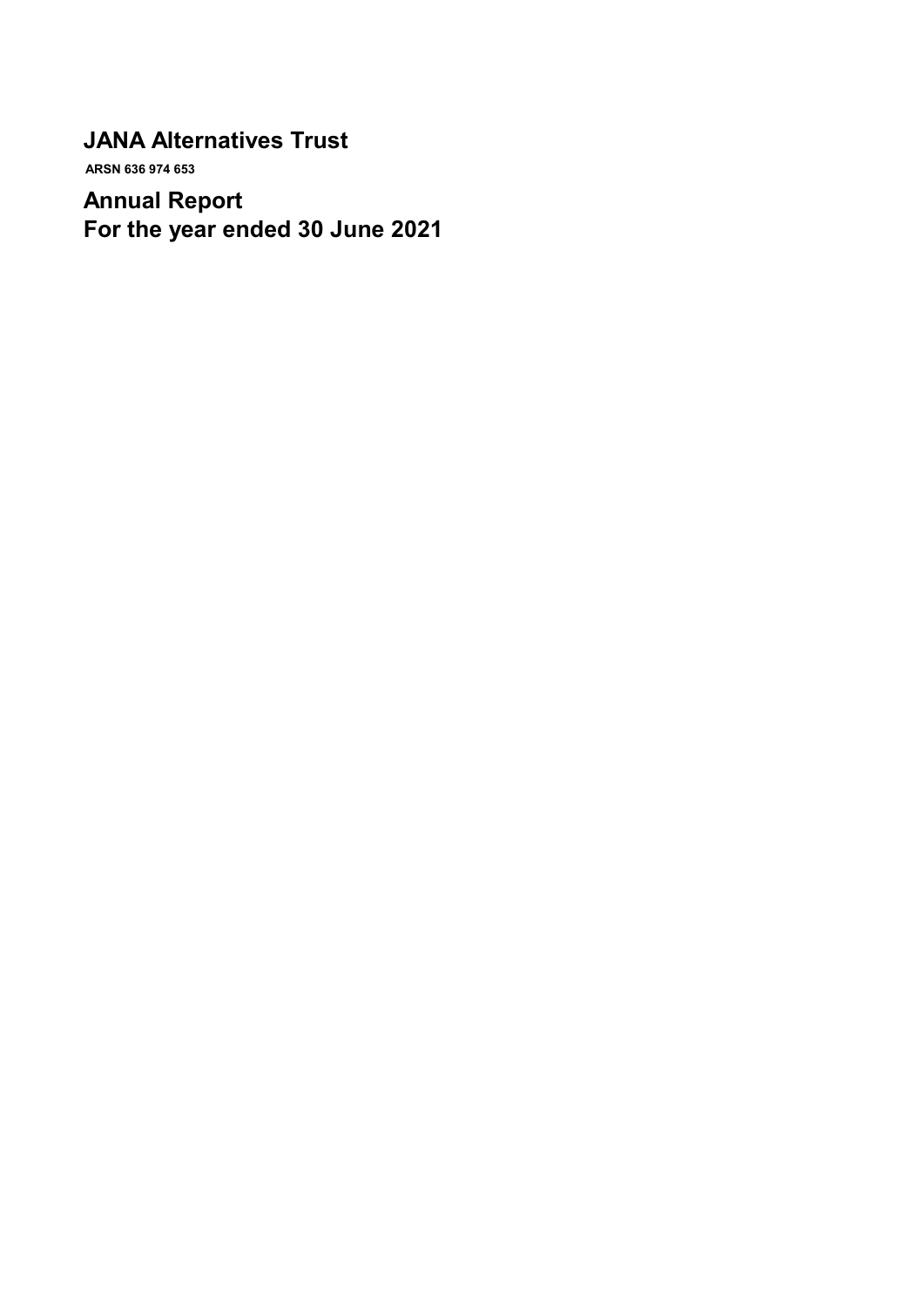# **JANA Alternatives Trust**

## **ARSN 636 974 653**

# **Annual Report For the year ended 30 June 2021**

| <b>Contents</b>                                                                | Page |
|--------------------------------------------------------------------------------|------|
| Directors' report                                                              | 2    |
| Auditor's independence declaration                                             | 5    |
| Statement of comprehensive income                                              | 6    |
| Statement of financial position                                                |      |
| Statement of changes in equity                                                 | 8    |
| Statement of cash flows                                                        | 9    |
| Notes to the financial statements                                              | 10   |
| Directors' declaration                                                         | 26   |
| Independent auditor's report to the unitholders of the JANA Alternatives Trust | 27   |

These financial statements cover the JANA Alternatives Trust as an individual entity.

The Responsible Entity of the JANA Alternatives Trust is Channel Investment Management Limited (ABN 22 163 234 240, AFSL 439007). The Responsible Entity's registered office is Level 19, Waterfront Place, 1 Eagle Street, Brisbane, QLD 4000.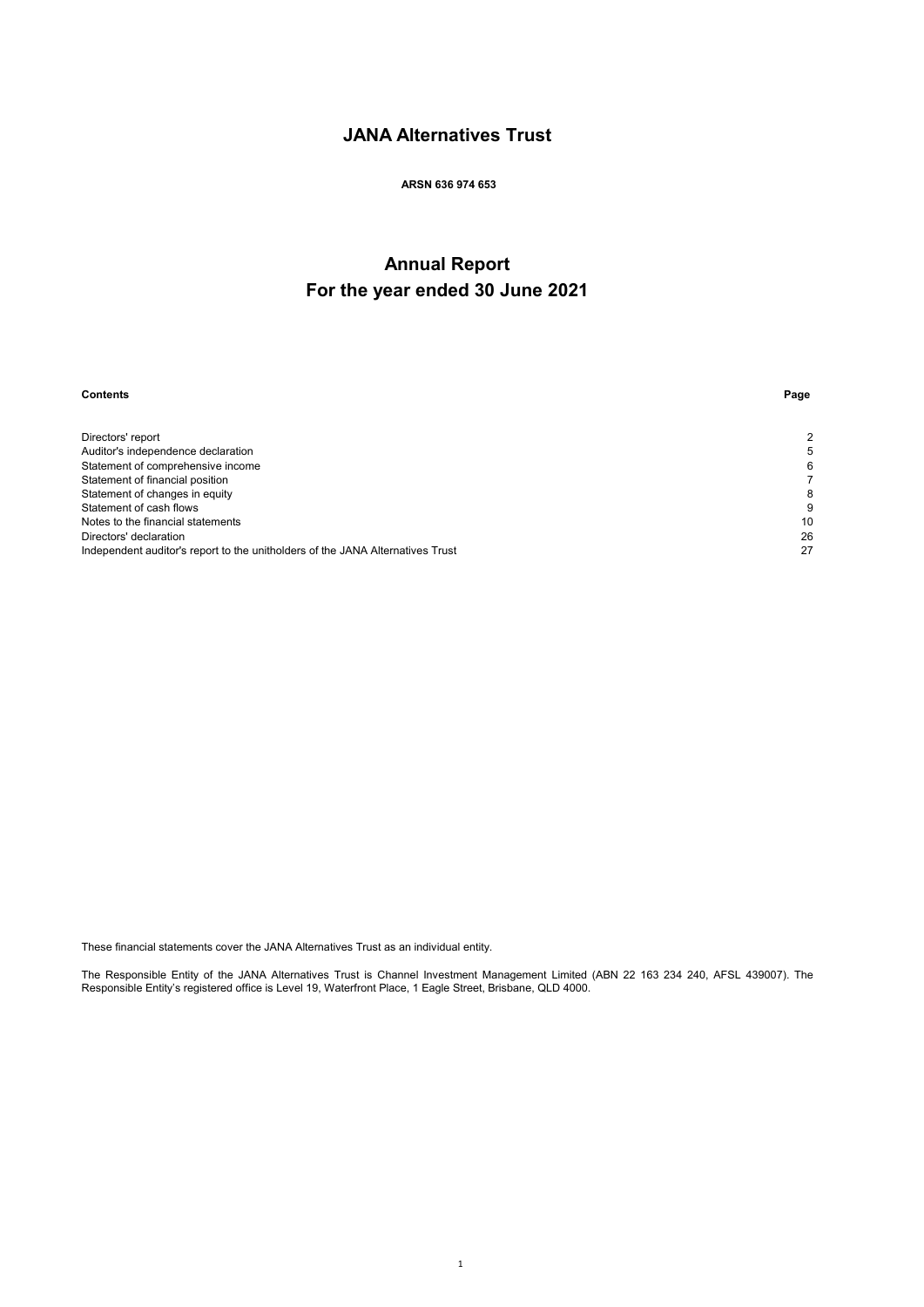## **Directors' report**

The Directors of Channel Investment Management Limited (ABN 22 163 234 240, AFSL 439007), the Responsible Entity of JANA Alternatives Trust (the "Trust"), present their report together with the financial report of the Trust for the year ended 30 June 2021.

#### **Principal activities**

The Trust is a registered managed investment fund domiciled in Australia.

The Trust was constituted on 30 October 2019, registered as a managed investment scheme on 30 October 2019 and commenced operations on 17 February 2020.

The Responsible Entity of the Trust is Channel Investment Management Limited (ABN 22 163 234 240) (AFSL 439007) (the "Responsible Entity"). The Responsible Entity's registered office is Level 19, Waterfront Place, 1 Eagle Street, Brisbane, QLD 4000. The financial statements are presented in the Australian currency.

The Responsible Entity is incorporated and domiciled in Australia.

Channel Investment Management Limited is also the Investment Manager of the Trust.

JANA Investment Advisers Pty Ltd is the Adviser of the Trust.

The Trust seeks to invests into multiple Underlying Funds. The Underlying Funds vary over time, together with weightings to sub-sectors according to the opportunity set.

The Trust looks to manage exposures to relatively liquid strategies including a focus on a range of relative value and directional investment strategies, where return outcomes are more dependent on manager skill than market beta. In addition, Underlying Fund investments could also include new emerging asset classes.

A primary feature and objective of the Trust will be to generate returns that are not dependent on equity or bond market performance.

The investment objective of the Trust is to generate a return of Australian Cash (Bloomberg AusBond Bank Bill Index) +3% p.a. after fees and expenses over rolling three-year periods.

In addition to the return objective, the Trust will seek to provide low correlation and low to moderate volatility relative to equity markets (referable to the MSCI World Index Hdg AUD).

The Trust did not have any employees during the year.

There were no significant changes in the nature of the Trust's activities during the year.

#### **Directors**

The following persons held office as directors of Channel Investment Management Limited during or since the end of the year and up to the date of this report:

Mr G Holding Ms K Youhanna Mr S Jordan<br>Mr J Yeo Mr J Yeo appointed 1 July 2021<br>Mr M Tibbett appointed 1 July 2021 appointed 1 July 2021

The Responsible Entity has a Compliance Committee consisting of two independent persons and one non-independent person. This committee's role is to oversee the compliance requirements of the Trust operated by the Responsible Entity.

#### **Review and results of operations**

On 19 August 2020, Channel Investment Management Limited appointed Citibank N.A. (Citibank) as supplementary custodian of the Trust (in addition to Perpetual Corporate Trust Ltd) and on 15 September 2020, various assets of the Trust were transferred from RBC Investor Services Trust to the new custodian, Citibank.

There have been no other significant changes to the operations of the Trust since the beginning of financial year. The Trust continued to invest funds in accordance with target asset allocations as set out in the governing documents of the Trust and in accordance with the provisions of the Trust's Constitution.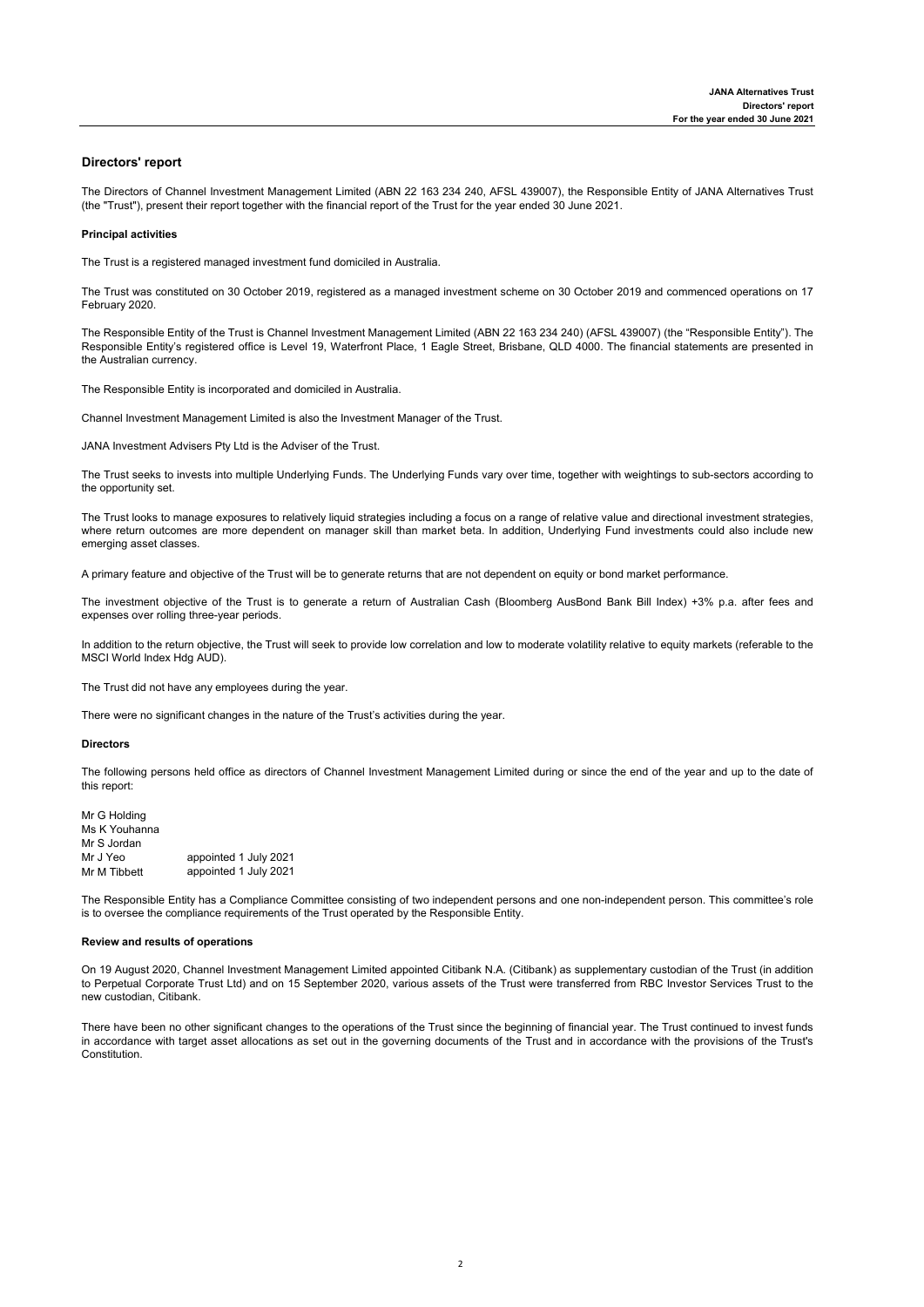### **Directors' report (continued)**

#### **Review and results of operations (continued)**

The Trust's performance was 0.09% (net of fees) for the year ended 30 June 2021. The Trust's benchmark, the Bloomberg AusBond Bank Bill Index returned 0.06% for the same period.

The performance of the Trust, as represented by the results of its operations, was as follows:

|                                                                           | Year ended<br>30 June<br>2021 | For the period<br>30 October<br>2019<br>to<br>30 June<br>2020 |
|---------------------------------------------------------------------------|-------------------------------|---------------------------------------------------------------|
| Total comprehensive income/(loss) for the year (\$'000)                   | 152                           | (133)                                                         |
| Distributions paid and payable (\$'000)<br>Distributions (cents per unit) | 942<br>0.38                   | 9,041<br>4.82                                                 |

#### **Significant changes in state of affairs**

In the opinion of the directors, there were no significant changes in the state of affairs of the Trust that occurred during the financial year.

#### **Matters subsequent to the end of the financial year**

No matter or circumstance has arisen since 30 June 2021 that has significantly affected, or may significantly affect:

- (i) the operations of the Trust in future financial years;
- (ii) the results of those operations in future financial years, or
- (iii) the state of affairs of the Trust in future financial years.

#### **Likely developments and expected results of operations**

The Trust will continue to be managed in accordance with the investment objectives and guidelines as set out in the governing documents of the Trust.

The results of the Trust's operations will be affected by a number of factors, including the performance of investment markets in which the Trust invests. Investment performance is not guaranteed and future returns may differ from past returns. As investment conditions change over time, past returns should not be used to predict future returns.

The COVID-19 pandemic has presented significant challenges to global and domestic economies. Investment markets have been significantly disrupted by the pandemic which has caused uncertainty and increased market volatility. At the date of signing, there remains a high level of uncertainty regarding the extent and duration of the impact from the COVID-19 pandemic. The directors and investment manager continue to manage and monitor the actions taken to address negative impacts of the pandemic to the Trust.

#### **Indemnification and insurance of officers and auditors**

Insurance cover provided to either the officers of Channel Investment Management Limited or the auditors of the Trust is actually paid by Channel Capital Pty Ltd, parent entity of Channel Investment Management Limited and not out of the assets of the Trust. So long as the officers of Channel Investment Management Limited act in accordance with the Trust's Constitution and the Law, the officers remain indemnified out of the assets of the Trust against losses incurred while acting on behalf of the Trust.

The auditors of the Trust are in no way indemnified out of the assets of the Trust.

#### **Fees paid to and interests held in the Trust by the Responsible Entity or its associates**

Fees paid to the Responsible Entity and its associates out of Trust property during the year are disclosed in Note 15 of the financial statements.

No fees were paid out of Trust property to the Directors of the Responsible Entity during the year.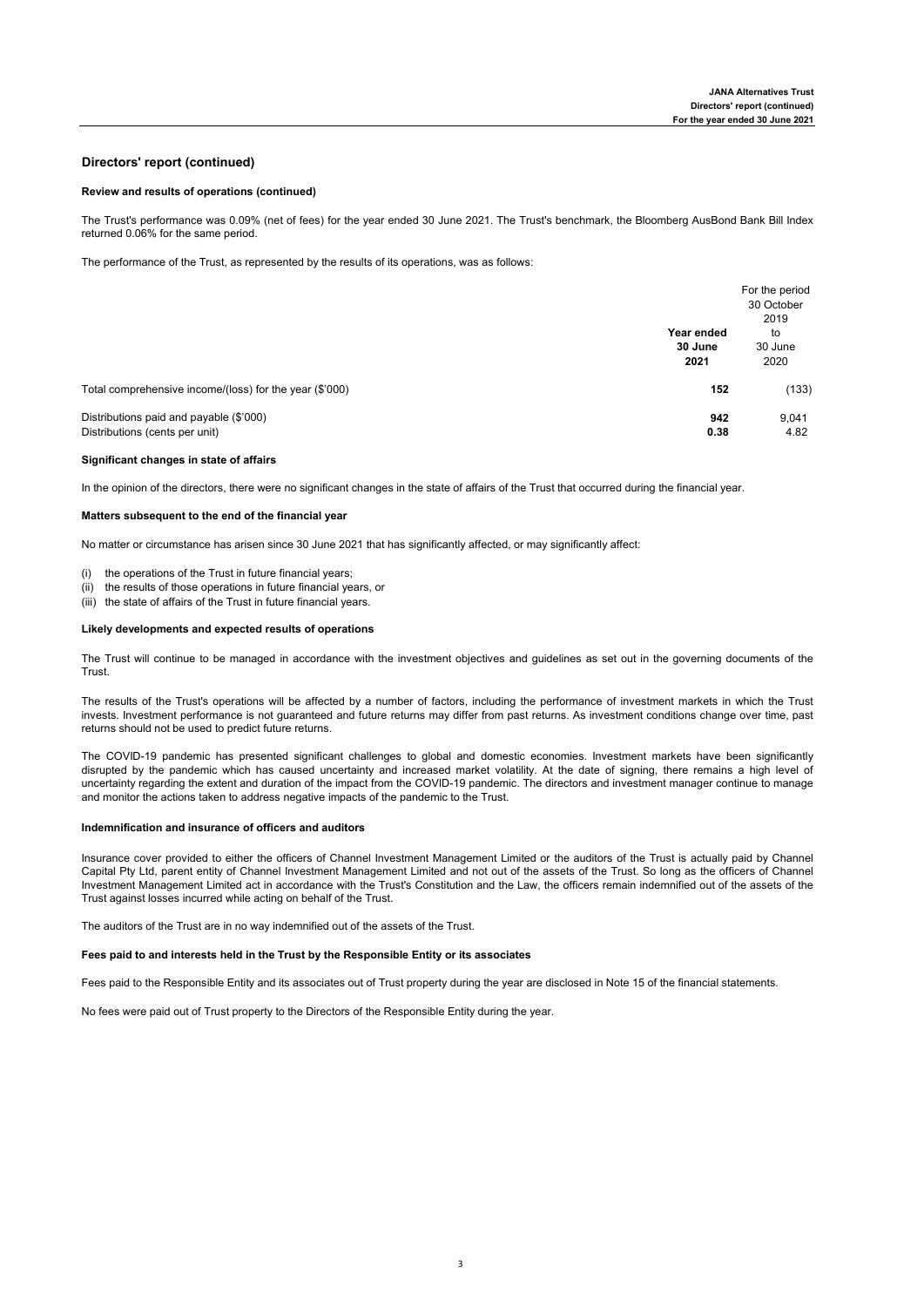## **Directors' report (continued)**

#### **lnterests in the Trust**

The movement in units on issue in the Trust during the year is disclosed in Note 13 to the financial statements.

The value of the Trust's assets and liabilities is disclosed on the statement of financial position and derived using the basis set out in Note 5 to the financial statements.

#### **Environmental regulation**

The operations of the Trust are not subject to any particular or significant environmental regulations under Commonwealth, State or Territory law.

#### **Rounding of amounts to the nearest thousand dollars**

The Trust is an entity of the kind referred to in *ASIC Corporations (Rounding in Financial/Directors' Reports) Instrument 2016/191* and in accordance with that instrument, amounts in the financial report and directors' report have been rounded off to the nearest thousand dollars, unless otherwise stated.

#### **Auditor's independence declaration**

A copy of the Auditor's independence declaration as required under section 307C of the *Corporations Act 2001* is set out on page 5.

This report is made in accordance with a resolution of the Directors of Channel Investment Management Limited, the Responsible Entity.

Settolde

Mr G Holding Director Channel Investment Management Limited

Brisbane 29 October 2021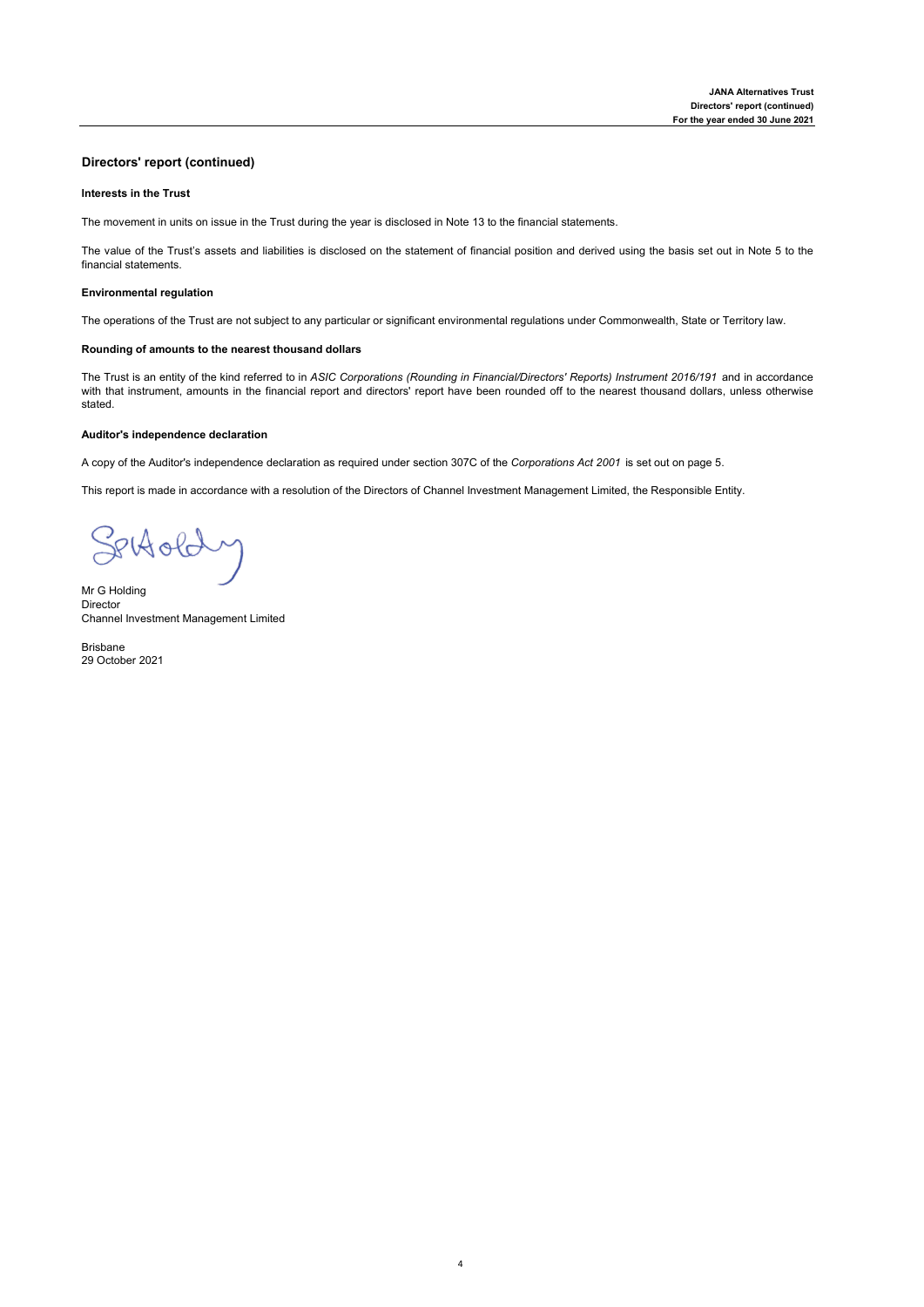

# *Auditor's Independence Declaration*

As lead auditor for the audit of JANA Alternatives Trust for the year ended 30 June 2021, I declare that to the best of my knowledge and belief, there have been:

- (a) no contraventions of the auditor independence requirements of the *Corporations Act 2001* in relation to the audit; and
- (b) no contraventions of any applicable code of professional conduct in relation to the audit.

Paul Collins **Brisbane** Partner PricewaterhouseCoopers

29 October 2021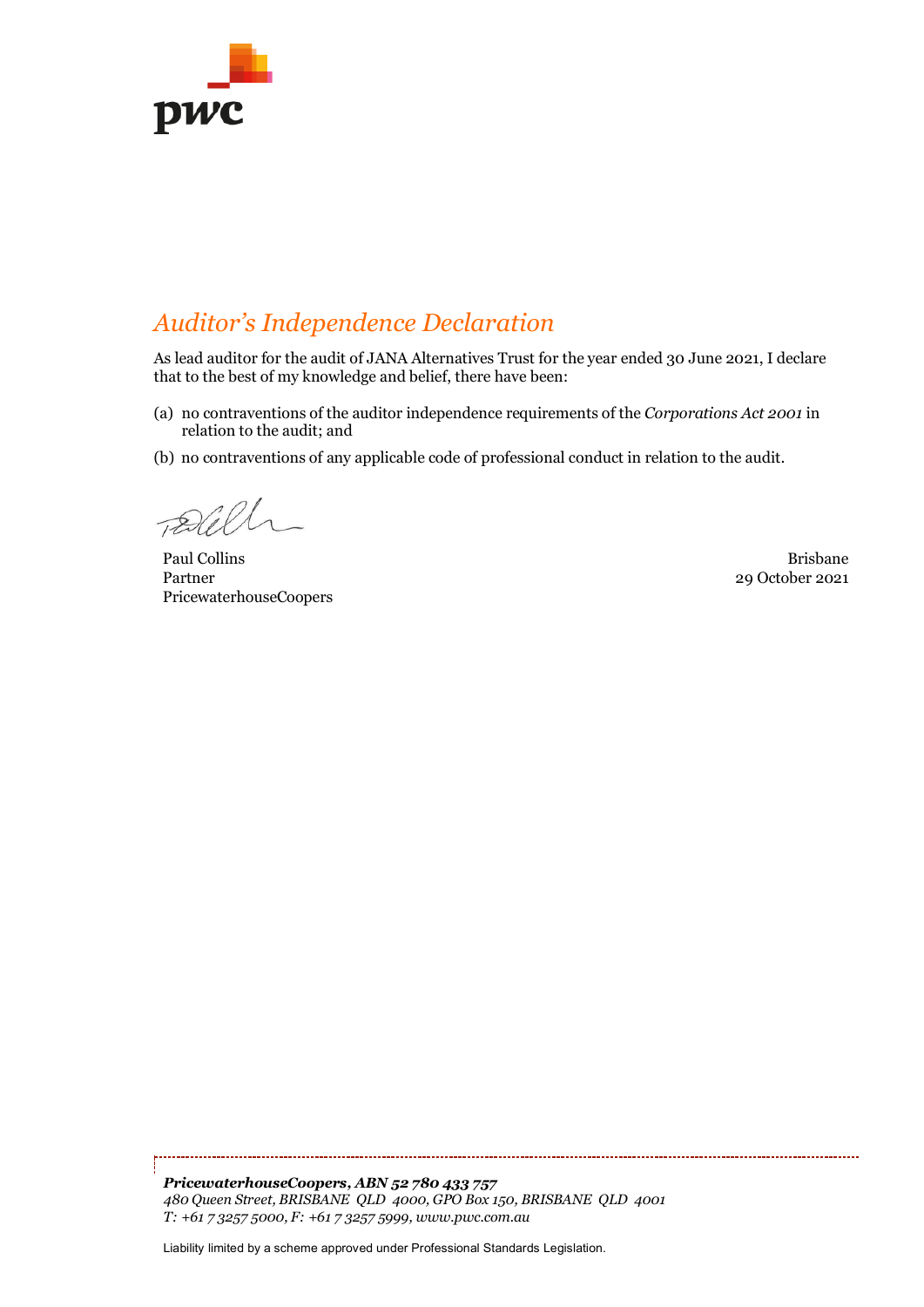## **Statement of comprehensive income**

| <b>Notes</b>                                                                          | Year ended<br>30 June<br>2021<br>\$'000 | For the period<br>30 October<br>2019<br>to<br>30 June<br>2020<br>\$'000 |
|---------------------------------------------------------------------------------------|-----------------------------------------|-------------------------------------------------------------------------|
| <b>Investment income</b>                                                              |                                         |                                                                         |
| Distribution income                                                                   | 2,587                                   | 6,052                                                                   |
| Interest income from financial assets at amortised cost                               |                                         | 4                                                                       |
| 6<br>Net gains/(losses) on financial instruments at fair value through profit or loss | (383)                                   | (6, 405)                                                                |
| Net foreign exchange gains/(losses)                                                   | (904)                                   | 556                                                                     |
| <b>Total net investment income</b>                                                    | 1,300                                   | 207                                                                     |
| <b>Expenses</b>                                                                       |                                         |                                                                         |
| 15<br>Management fees                                                                 | 860                                     | 292                                                                     |
| <b>Administration fees</b><br>15                                                      | 84                                      | 33                                                                      |
| Other expenses                                                                        | 204                                     | 15                                                                      |
| <b>Total operating expenses</b>                                                       | 1,148                                   | 340                                                                     |
| Operating profit/(loss) for the year                                                  | 152                                     | (133)                                                                   |
| Other comprehensive income                                                            |                                         |                                                                         |
| Total comprehensive income/(loss) for the year                                        | 152                                     | (133)                                                                   |

The above statement of comprehensive income should be read in conjunction with the accompanying notes.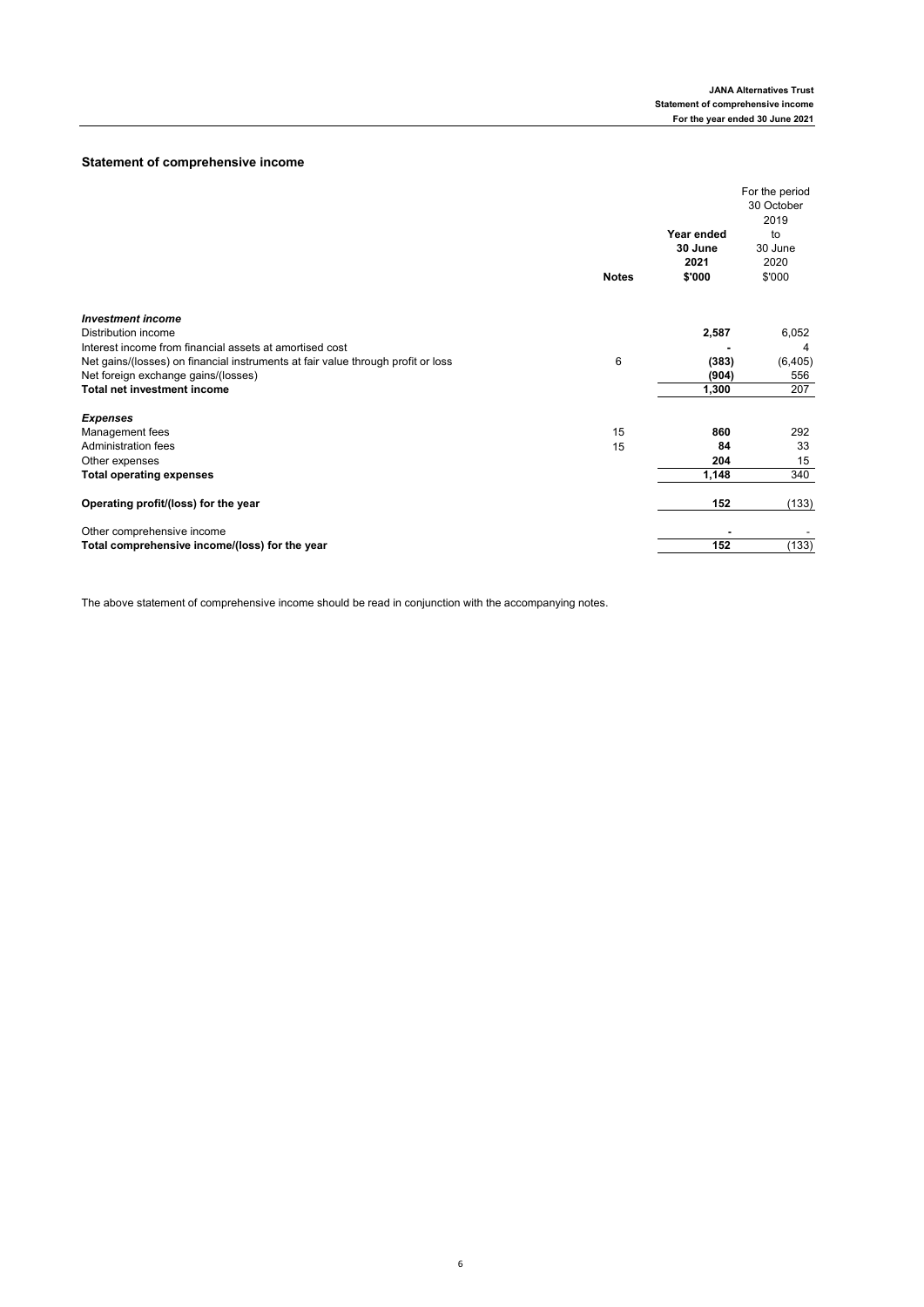## **Statement of financial position**

|                                                                  | As at<br>30 June | As at<br>30 June |
|------------------------------------------------------------------|------------------|------------------|
|                                                                  | 2021             | 2020             |
| <b>Notes</b>                                                     | \$'000           | \$'000           |
| <b>Assets</b>                                                    |                  |                  |
| 9<br>Cash and cash equivalents                                   | 209              | 11,369           |
| 11<br>Receivables                                                | 143              | 126              |
| 10<br>Financial assets at fair value through profit or loss      | 236,284          | 175,777          |
| <b>Total assets</b>                                              | 236,636          | 187,272          |
| <b>Liabilities</b>                                               |                  |                  |
| 8<br>Distributions payable                                       | 942              | 9,041            |
| Payables<br>12                                                   | 143              | 123              |
| 10<br>Financial liabilities at fair value through profit or loss | 1,829            |                  |
| <b>Total liabilities</b>                                         | 2,914            | 9,164            |
| 13<br>Net assets attributable to unitholders - equity            | 233,722          | 178,108          |

The above statement of financial position should be read in conjunction with the accompanying notes.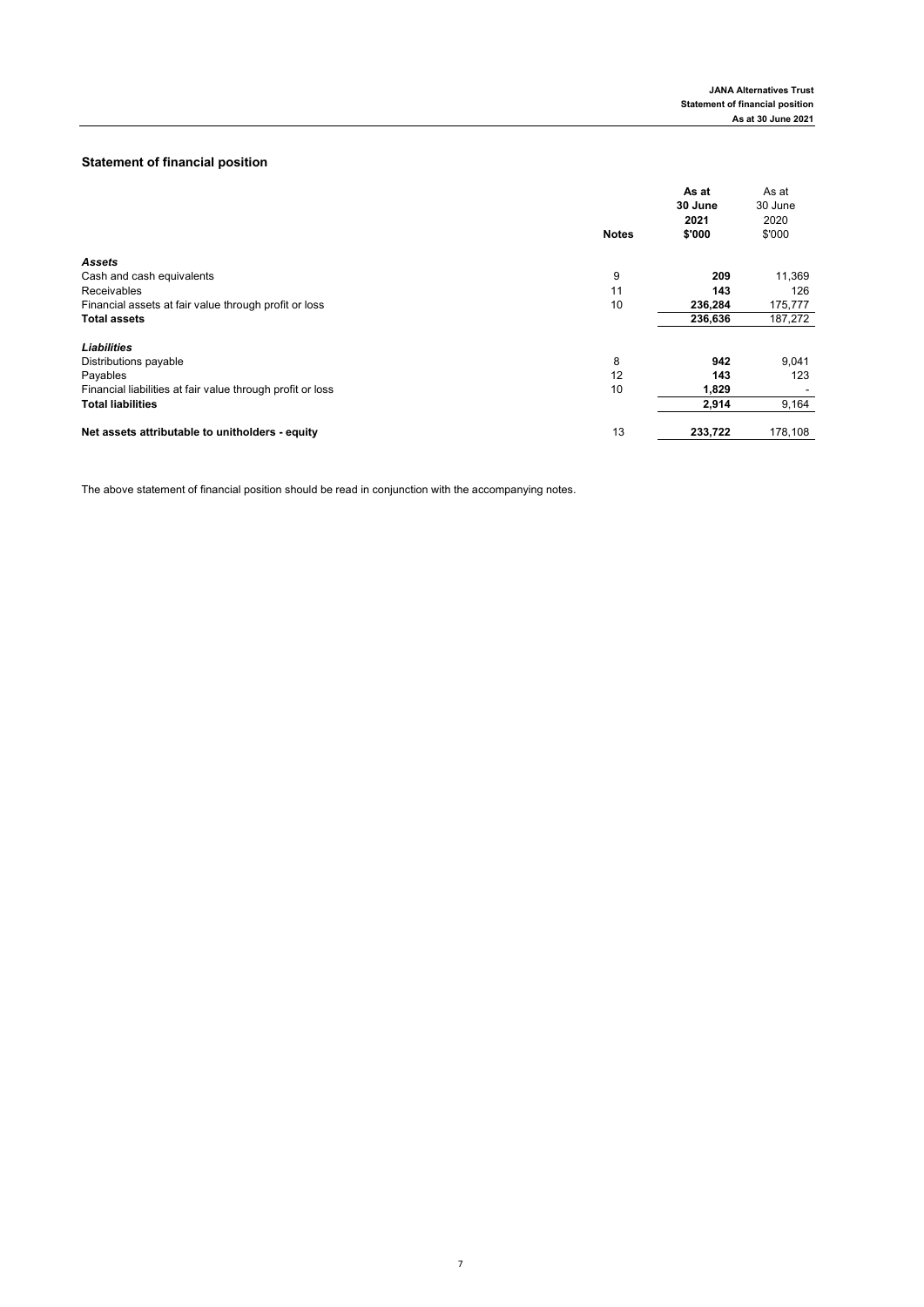## **Statement of changes in equity**

|                                                     |    |                           | For the period            |
|-----------------------------------------------------|----|---------------------------|---------------------------|
|                                                     |    |                           | 30 October                |
|                                                     |    |                           | 2019                      |
|                                                     |    | Year ended                | to                        |
|                                                     |    | 30 June<br>2021<br>\$'000 | 30 June<br>2020<br>\$'000 |
| Total equity at the beginning of the financial year |    | 178,108                   |                           |
| Profit/(loss) for the year                          |    | 152                       | (133)                     |
| Other comprehensive income                          |    |                           |                           |
| Total comprehensive income                          |    | 152                       | (133)                     |
| <b>Transactions with unitholders</b>                |    |                           |                           |
| Applications                                        | 13 | 58,638                    | 187,282                   |
| Redemptions                                         | 13 | (11, 275)                 |                           |
| Units issued upon reinvestment of distibutions      | 13 | 9,041                     |                           |
| Distributions to unitholders                        | 13 | (942)                     | (9,041)                   |
| <b>Total transactions with unitholders</b>          |    | 55,462                    | 178,241                   |
| Total equity at the end of the financial year       |    | 233,722                   | 178,108                   |

Changes in net assets attributable to unitholders are disclosed in Note 13.

The above statement of changes in equity should be read in conjunction with the accompanying notes.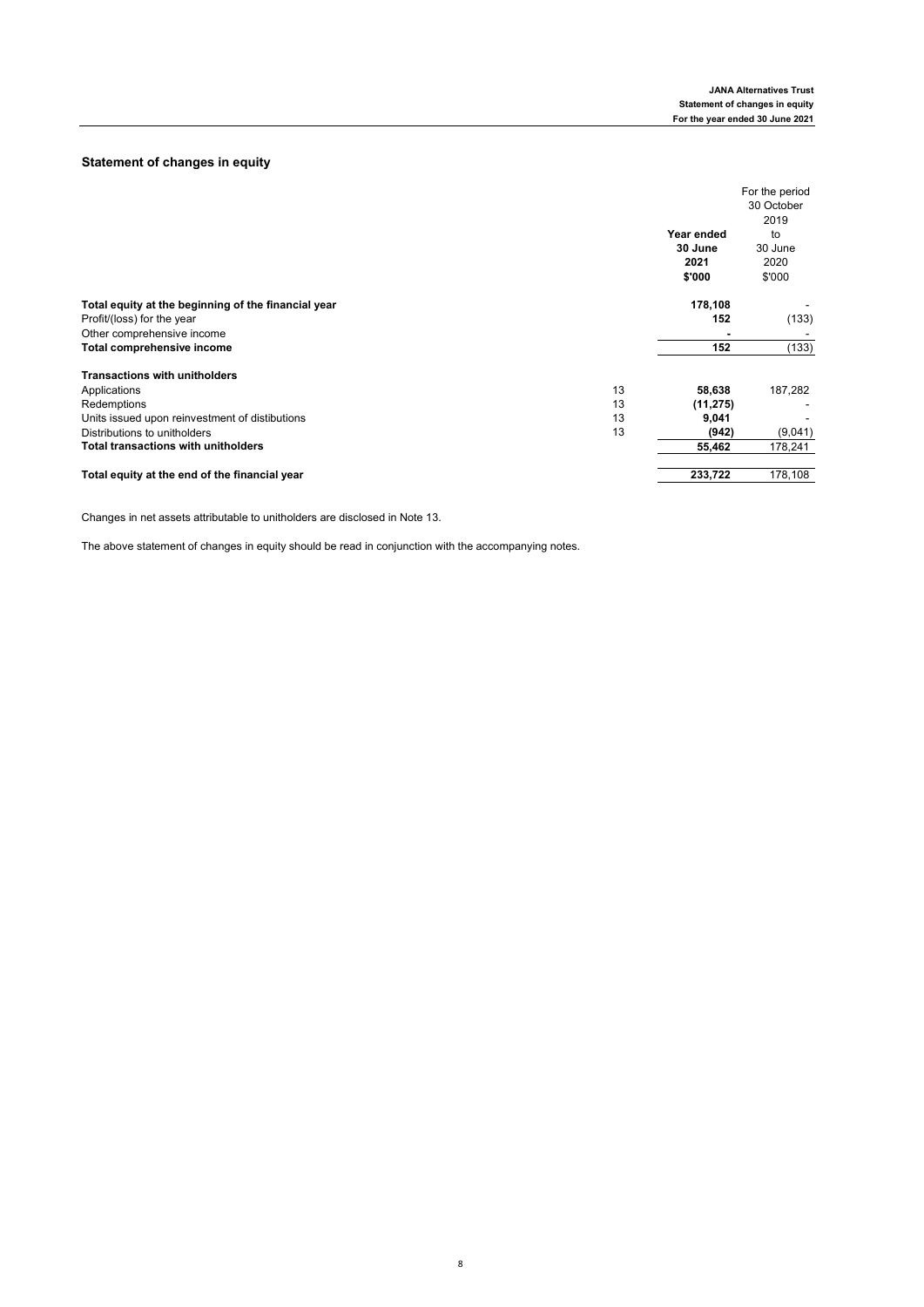## **Statement of cash flows**

|                                                                                            |                   |            | For the period |
|--------------------------------------------------------------------------------------------|-------------------|------------|----------------|
|                                                                                            |                   |            | 30 October     |
|                                                                                            |                   |            | 2019           |
|                                                                                            |                   | Year ended | to             |
|                                                                                            |                   | 30 June    | 30 June        |
|                                                                                            |                   | 2021       | 2020           |
|                                                                                            | <b>Notes</b>      | \$'000     | \$'000         |
| Cash flows from operating activities                                                       |                   |            |                |
| Proceeds from maturity/sales of financial instruments at fair value through profit or loss |                   | 52,391     | 63,677         |
| Purchase of financial instruments at fair value through profit or loss                     |                   | (111, 452) | (245, 860)     |
| Net foreign currency gains/(losses)                                                        |                   | (917)      | 556            |
| <b>Distributions received</b>                                                              |                   | 2,587      | 6,052          |
| Interest income received                                                                   |                   |            | 4              |
| Management fees paid                                                                       |                   | (842)      | (305)          |
| Administration fees paid                                                                   |                   | (92)       |                |
| Other expenses paid                                                                        |                   | (211)      | (37)           |
| Net cash inflow/(outflow) from operating activities                                        | 16(a)             | (58, 536)  | (175, 913)     |
| Cash flows from financing activities                                                       |                   |            |                |
| Proceeds from applications by unitholders                                                  |                   | 58,638     | 187,282        |
| Payments for redemptions by unitholders                                                    |                   | (11, 275)  |                |
| Net cash inflow/(outflow) from financing activities                                        |                   | 47,363     | 187,282        |
| Net increase/(decrease) in cash and cash equivalents                                       |                   | (11, 173)  | 11,369         |
| Cash and cash equivalents at the beginning of the year                                     |                   | 11,369     |                |
| Effects of foreign currency exchange rate changes on cash and cash equivalents             |                   | 13         |                |
| Cash and cash equivalents at the end of the year                                           | 9                 | 209        | 11,369         |
| Non-cash operating and financing activities                                                | 16 <sub>(b)</sub> | 9,041      |                |

The above statement of cash flows should be read in conjunction with the accompanying notes.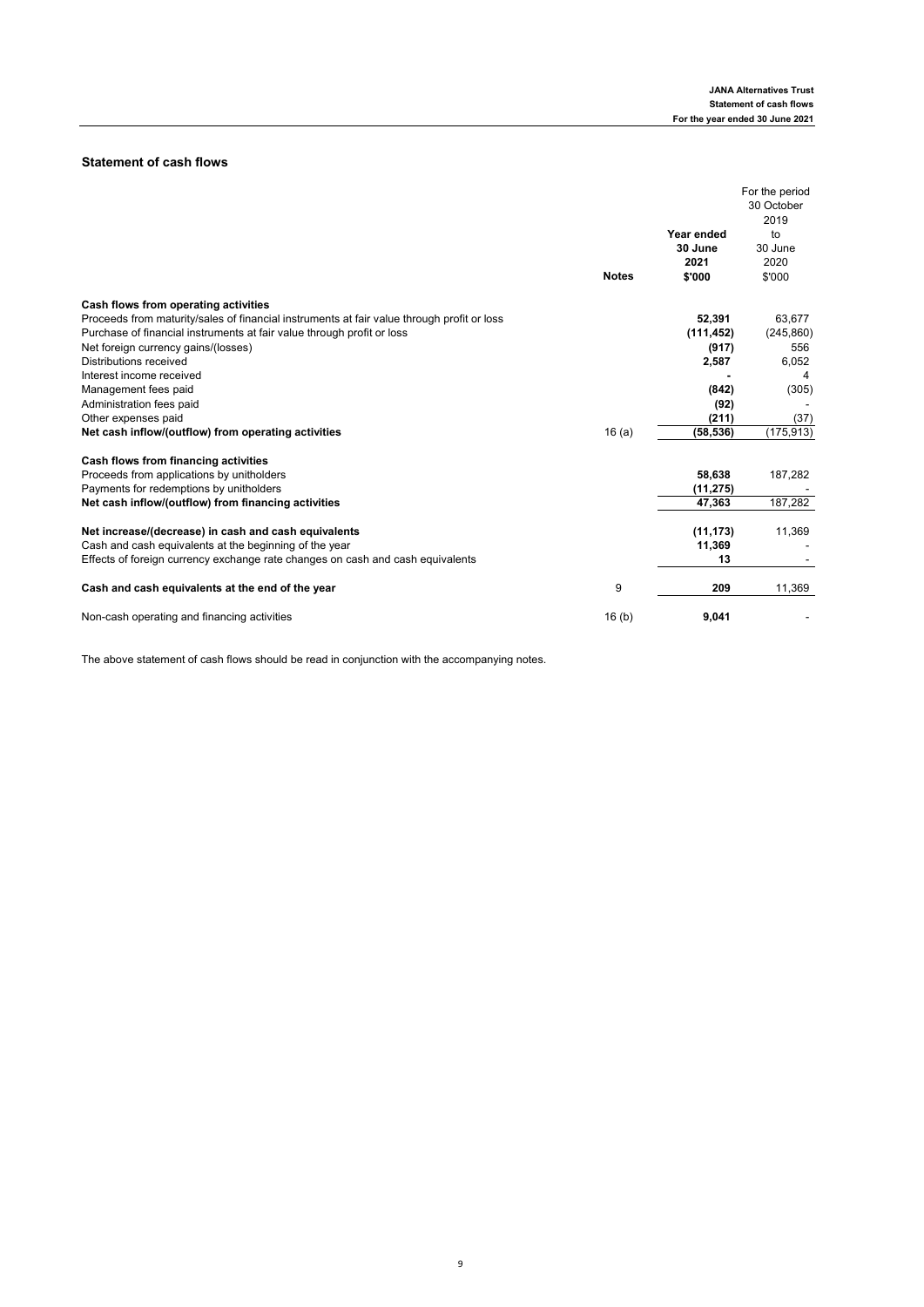## **Notes to the financial statements**

| <b>Contents</b>                                                                           | Page |
|-------------------------------------------------------------------------------------------|------|
| 1 General information                                                                     | 11   |
| 2 Summary of significant accounting policies                                              | 11   |
| 3 Financial risk management                                                               | 16   |
| 4 Offsetting financial assets and financial liabilities                                   | 19   |
| 5 Fair value measurement                                                                  | 19   |
| 6 Net gains/(losses) on financial instruments at fair value through profit or loss        | 20   |
| 7 Auditor's remuneration                                                                  | 21   |
| 8 Distribution to unitholders                                                             | 21   |
| 9 Cash and cash equivalents                                                               | 21   |
| 10 Financial instruments at fair value through profit or loss                             | 21   |
| 11 Receivables                                                                            | 22   |
| 12 Payables                                                                               | 22   |
| 13 Net assets attributable to unitholders                                                 | 22   |
| 14 Derivative financial instruments                                                       | 23   |
| 15 Related party transactions                                                             | 23   |
| 16 Reconciliation of profit/(loss) to net cash inflow/(outflow) from operating activities | 25   |
| 17 Events occurring after the reporting period                                            | 25   |
| 18 Contingent assets and liabilities                                                      | 25   |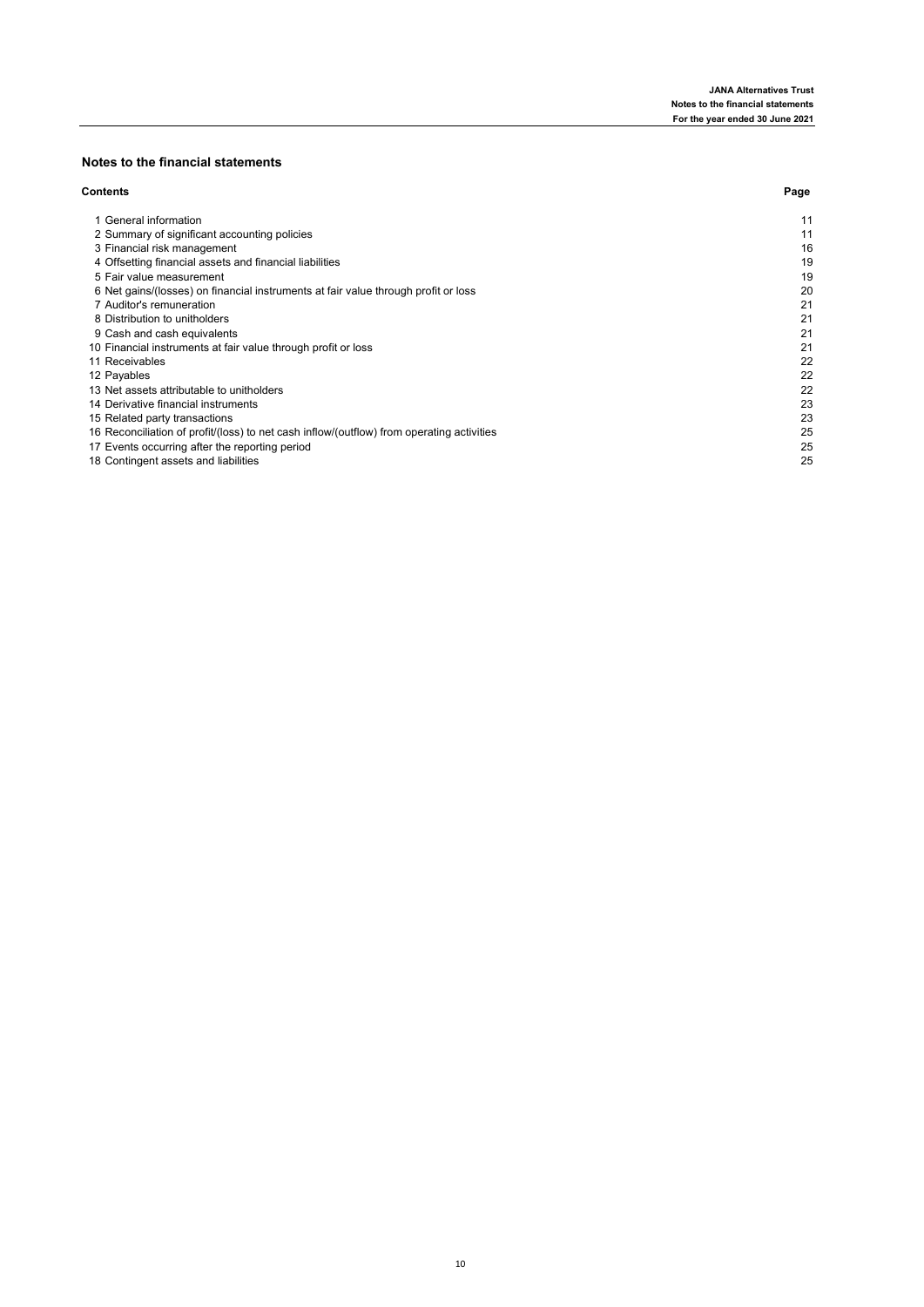#### **1 General information**

These financial statements cover JANA Alternatives Trust (the "Trust") as an individual entity. The Trust was constituted on 30 October 2019, registered as a managed investment scheme on 30 October 2019 and commenced operations on 17 February 2020.

The Trust is a registered managed investment scheme domiciled in Australia.

The Responsible Entity of the Trust is Channel Investment Management Limited (ABN 22 163 234 240) (AFSL 439007) (the "Responsible Entity"). The Responsible Entity's registered office is Level 19, Waterfront Place, 1 Eagle Street, Brisbane, QLD 4000. The financial statements are presented in the Australian currency.

The Responsible Entity is incorporated and domiciled in Australia.

Channel Investment Management Limited is also the Investment Manager of the Trust.

JANA Investment Advisers Pty Ltd is the Adviser of the Trust.

The Trust seeks to invest into multiple Underlying Funds. The Underlying Funds varies over time, together with weightings to sub-sectors according to the opportunity set.

The Trust looks to manage exposures to relatively liquid strategies including a focus on a range of relative value and directional investment strategies, where return outcomes are more dependent on manager skill than market beta. In addition, Underlying Fund investments could also include new emerging asset classes.

A primary feature and objective of the Trust will be to generate returns that are not dependent on equity or bond market performance.

The investment objective of the Trust is to generate a return of Australian Cash (Bloomberg AusBond Bank Bill Index) +3% p.a. after fees and expenses over rolling three-year periods.

In addition to the return objective, the Trust will seek to provide low correlation and low to moderate volatility relative to equity markets (referable to the MSCI World Index Hdg AUD).

The financial statements were authorised for issue by the directors of the Responsible Entity on 29 October 2021. The directors of the Responsible Entity have the power to amend and reissue the financial statements.

### **2 Summary of significant accounting policies**

The principal accounting policies applied in the preparation of these financial statements are set out below. These policies have been consistently applied throughout the year presented, unless otherwise stated in the following text.

#### **(a) Basis of preparation**

These general purpose financial statements have been prepared in accordance with Australian Accounting Standards and Interpretations issued by the Australian Accounting Standards Board (AASB) and the *Corporations Act 2001* in Australia. The Trust is a for-profit entity for the purpose of preparing the financial statements.

The financial statements are prepared on the basis of fair value measurement of assets and liabilities, except where otherwise stated.

The statement of financial position is presented on a liquidity basis. Assets and liabilities are presented in decreasing order of liquidity and are not distinguished between current and non‑current. All balances are generally expected to be recovered or settled within twelve months, except for investments in financial assets and net assets attributable to unitholders. The amount expected to be recovered or settled in relation to these balances cannot be reliably determined.

#### *(i) Compliance with International Financial Reporting Standards (IFRS)*

The financial statements of the Trust also comply with International Financial Reporting Standards as issued by the International Accounting Standards Board.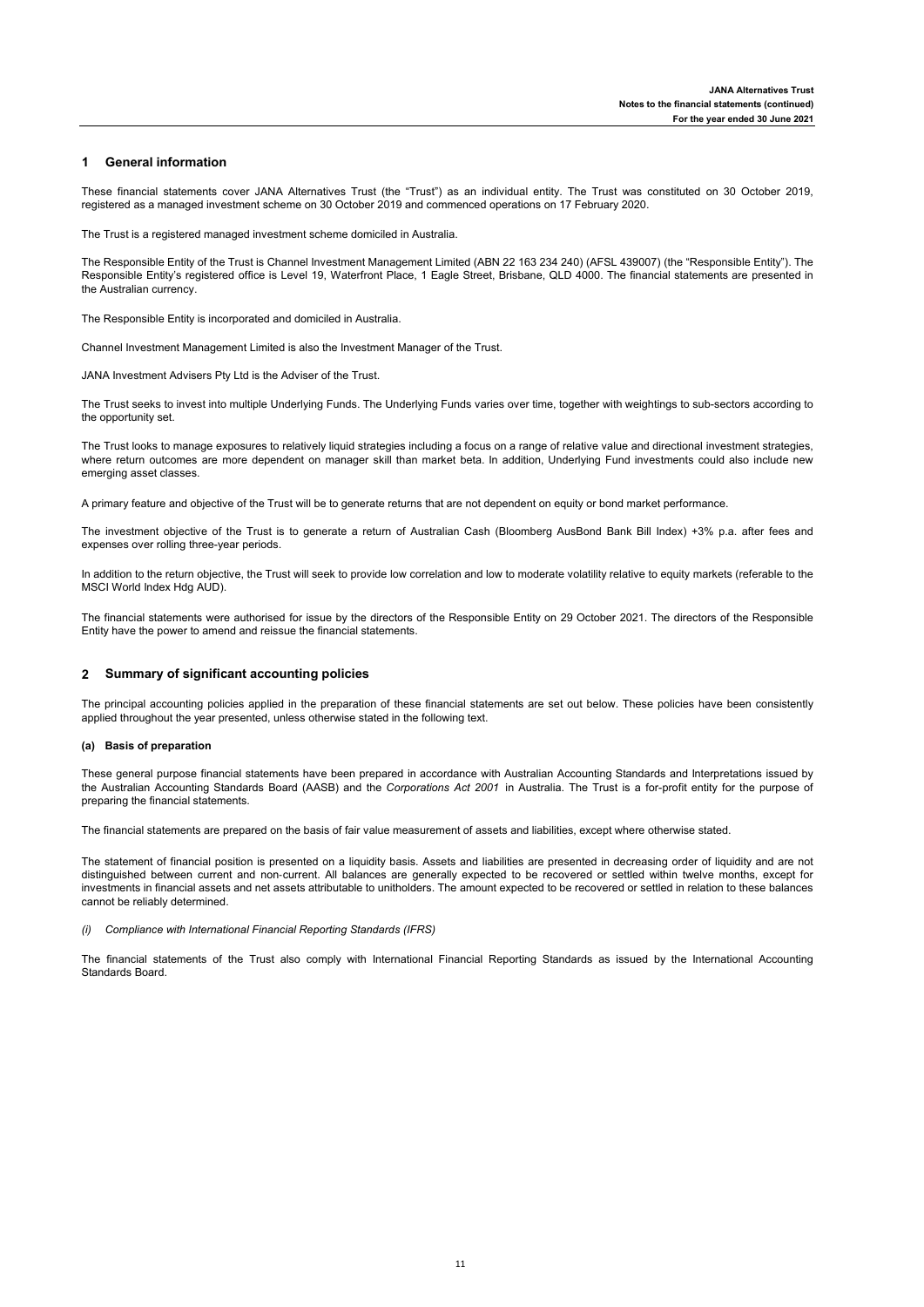#### **(a) Basis of preparation (continued)**

*(ii) New standards and interpretations not yet adopted*

A number of new standards, amendments to standards and interpretations are effective for annual periods beginning after 1 July 2021, and have not been early adopted in preparing these financial statements. None of these are expected to have a material effect on the financial statements of the **Trust** 

#### **(b) Financial instruments**

#### *(i) Classification*

The Trust's investments are classified at fair value through profit or loss. They comprise of:

#### • Assets

The Trust classifies its investments based on its business model for managing those financial assets and the contractual cash flow characteristics of the financial assets. The Trust's portfolio of financial assets is managed and performance is evaluated on a fair value basis in accordance with the Trust's documented investment strategy. The Trust uses fair value information to assess performance of the portfolio and to make decisions to rebalance the portfolio or to realise fair value gains or minimise losses through sales or other trading strategies. The Trust's policy is for the Responsible Entity to evaluate the information about these financial assets on a fair value basis together with other related financial information.

For unit trusts and derivatives, the contractual cash flows of these instruments do not represent solely payments of principal and interest. Consequently, these investments are measured at fair value through profit or loss.

#### • Liabilities

Derivative contracts that have a negative fair value are presented as liabilities at fair value through profit or loss.

For financial liabilities that are not classified and measured at fair value through profit or loss, these are classified as financial liabilities at amortised cost (due to brokers, distributions payable, dividends payable, management fees payable, administration fees payables and performance fees payable).

#### *(ii) Recognition/derecognition*

The Trust recognises financial assets and financial liabilities on the date it becomes party to the contractual agreement (trade date) and recognises changes in the fair value of the financial assets or financial liabilities from this date.

Financial assets are derecognised when the rights to receive cash flows from the financial assets have expired or the Trust has transferred substantially all the risks and rewards of ownership. Financial liabilities are derecognised when the obligation under the liabilities are discharged.

#### *(iii) Measurement*

- Financial instruments at fair value through profit or loss

At initial recognition, the Trust measures a financial asset at its fair value. Transaction costs of financial assets carried at fair value through profit or loss are expensed in the statement of comprehensive income.

Subsequent to initial recognition, all financial assets and financial liabilities at fair value through profit or loss are measured at fair value. Gains and losses arising from changes in the fair value of the 'financial assets or financial liabilities at fair value through profit or loss' category are presented in the statement of comprehensive income within net gains/(losses) on financial instruments at fair value through profit or loss in the period in which they arise.

The fair value of financial assets and liabilities traded in active markets is subsequently based on their quoted market prices at the end of the reporting period without any deduction for estimated future selling costs. The quoted market price used for financial assets held by the Trust is the current bid price and the quoted market price for financial liabilities is the current asking price.

For further details on how the fair value of financial instruments is determined please see Note 5 to the financial statements.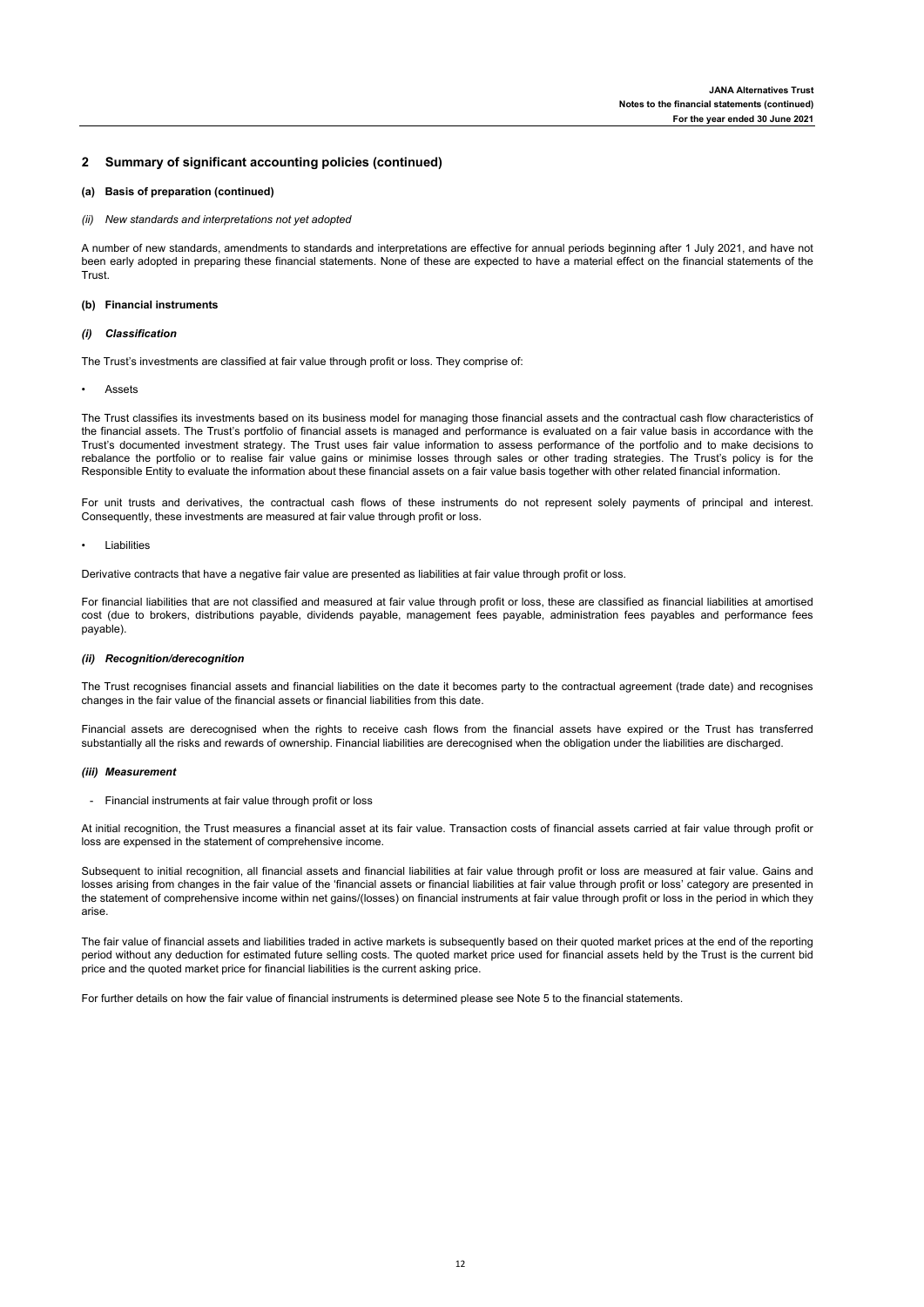#### **(b) Financial instruments (continued)**

#### *(iv) Offsetting financial instruments*

Financial assets and liabilities are offset and the net amount reported in the statement of financial position when there is a legally enforceable right to offset the recognised amounts and there is an intention to settle on a net basis, or realise the asset and settle the liability simultaneously.

#### **(c) Net assets attributable to unitholders**

Units are redeemable at the unitholders' option; however, applications and redemptions may be suspended by the Responsible Entity if it is in the best interests of the unitholders in accordance with the Trust's constitution.

The units can be put back to the Trust at any time for cash based on the redemption price which is equal to a proportionate share of the Trust's net asset value attributable to the unitholders.

The units are carried at the redemption amount that is payable at the reporting date if the holder exercises the right to put the units back to the Trust.

The Trust's Units are classified as equity as they satisfy the following criteria under AASB 132 *Financial Instruments: Presentation:*

- **·** the puttable financial instrument entitles the holder to a pro-rata share of net assets in the event of the Trust's liquidation;
- the puttable financial instrument is in the class of instruments that is subordinate to all other classes of instruments and class features are identical;
- the puttable financial instrument does not include any contractual obligations to deliver cash or another financial asset, or to exchange financial instruments with another entity under potentially unfavourable conditions to the Trust, and is not a contract settled in the Trust's own equity instruments; and
- **·** the total expected cash flows attributable to the puttable financial instrument over the life are based substantially on the profit or loss.

#### **(d) Cash and cash equivalents**

For the purpose of presentation in the statement of cash flows, cash and cash equivalents includes cash on hand held at call with financial institutions.

Payments and receipts relating to the purchase and sale of investment securities are classified as cash flows from operating activities, as movements in the fair value of these securities represent the Trust's main income generating activity.

#### **(e) Investment income**

*(i) Interest income*

Interest income is recognised in profit and loss for financial instruments at fair value through profit or loss using the effective interest rate method. Other changes in fair value for such instruments are recorded in accordance with the policies described in Note 2(b).

The effective interest method is a method of calculating the amortised cost of a financial asset or financial liability and of allocating the interest income or interest expense over the relevant period. The effective interest rate is the rate that exactly discounts estimated future cash payments or receipts throughout the expected life of the financial instrument, or a shorter period where appropriate, to the net carrying amount of the financial asset or liability. When calculating the effective interest rate, the Trust estimates cash flows considering all contractual terms of the financial instrument (for example, prepayment options) but does not consider future credit losses. The calculation includes all fees paid or received between the parties to the contract that are an integral part of the effective interest rate, including transaction costs and all other premiums or discounts.

#### *(ii) Distribution income*

Trust distributions are recognised on an entitlement basis.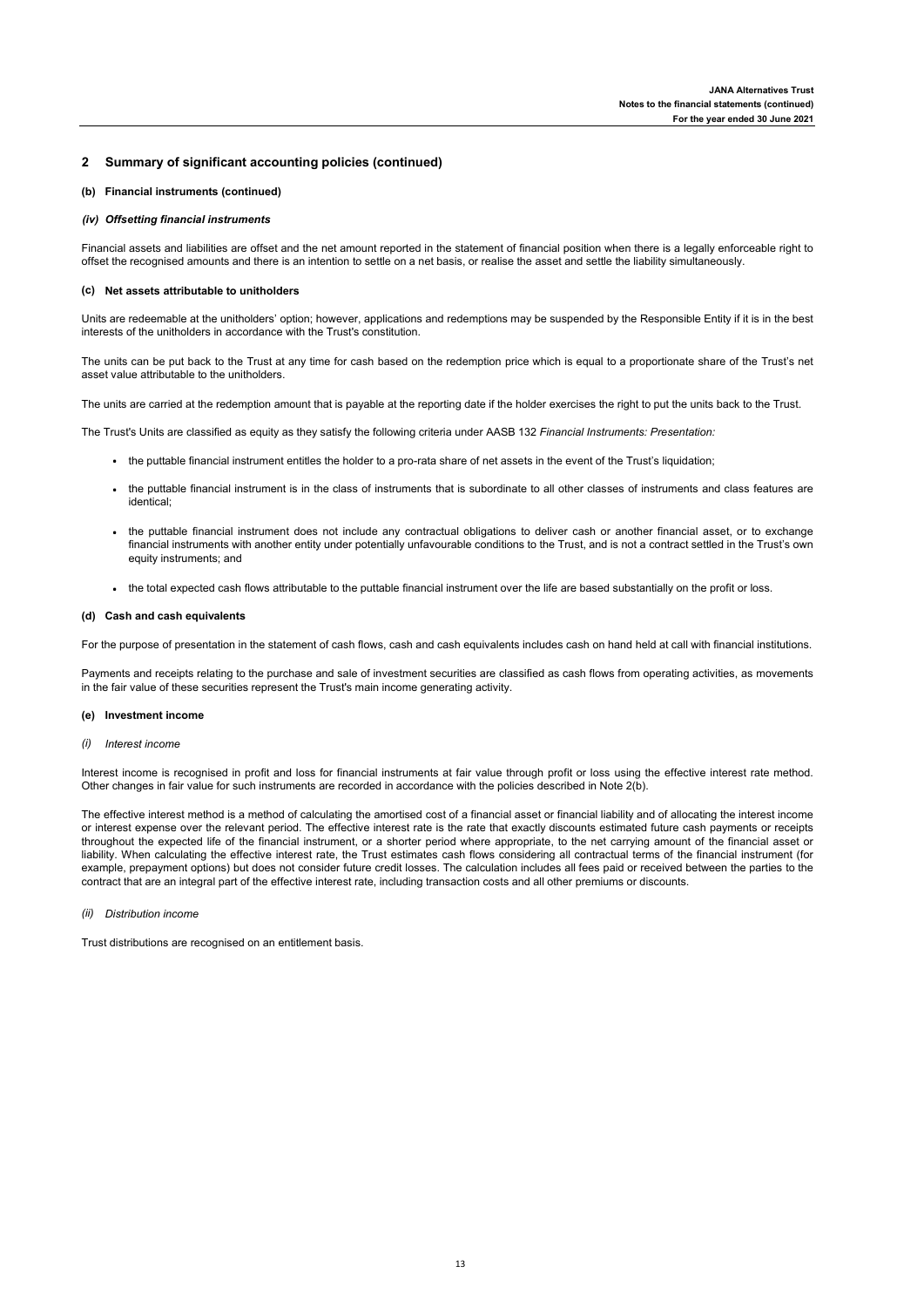#### **(f) Expenses**

Any expenses which are paid by the unitholder from Trust assets are included in the Trust's financial statements and recognised in the profit or loss on an accruals basis. Any expenses that are paid directly to the Responsible Entity and/or investment manager by the unitholder as per the terms of individual agreements are not recognized in the Trust's financial statements.

#### **(g) Income tax**

Under current legislation, the Trust is not subject to income tax provided it attributes the entirety of its taxable income to its unitholders. The benefits of any imputation credits and foreign tax paid are passed on to unitholders.

#### **(h) Distributions**

The Trust may distribute its distributable income, in accordance with the Trust's Constitution, to unitholders by cash or reinvestment. The distributions are recognised in the statement of changes in equity.

#### **(i) Increase/decrease in net assets attributable to unitholders**

Income not distributed is included in net assets attributable to unitholders.

#### **(j) Foreign currency transactions**

#### *(i) Functional and presentation currency*

Items included in the Trust's financial statements are measured using the currency of the primary economic environment in which it operates (the 'functional currency'). This is the Australian dollar, which reflects the currency of the economy in which the Trust competes for funds and is regulated. The Australian dollar is also the Trust's presentation currency.

#### *(ii) Transactions and balances*

Foreign currency transactions are translated into the functional currency using the exchange rates prevailing at the dates of the transactions. Foreign exchange gains and losses resulting from the settlement of such transactions and from the translations at year end exchange rates of monetary assets and liabilities denominated in foreign currencies are recognised in profit or loss.

Non-monetary items that are measured at fair value in a foreign currency are translated using the exchange rates at the date when fair value was determined. Translation differences on assets and liabilities carried at fair value are reported in the statement of within net gains/(losses) on financial instruments held at fair value through profit or loss in the statement of comprehensive income on a net basis.

#### **(k) Due from/to brokers**

Amounts due from/to brokers represent receivables for securities sold and payables for securities purchased that have been contracted for but not yet delivered by the end of the period. The due from brokers balance is held for collection and consequently measured at amortised cost.

These amounts are recognised initially at fair value and subsequently measured at amortised cost. At each reporting date, the Trust shall measure the loss allowance on amounts due from broker at an amount equal to the lifetime expected credit losses if the credit risk has increased significantly since initial recognition. If, at the reporting date, the credit risk has not increased significantly since initial recognition, the Trust shall measure the loss allowance at an amount equal to 12-month expected credit losses. Significant financial difficulties of the broker, probability that the broker will enter bankruptcy or financial reorganisation, and default in payments are all considered indicators that a loss allowance may be required. If the credit risk increases to the point that it is considered to be credit impaired, interest income will be calculated based on the gross carrying amount adjusted for the loss allowance. A significant increase in credit risk is defined by management as any contractual payment which is more than 30 days past due. Any contractual payment which is more than 90 days past due is considered credit impaired.

#### **(l) Receivables**

Receivables may include due amounts for coupon payments. Coupon payments are accrued when the right to receive payment is established. Interest is accrued at the end of each reporting period from the time of last payment in accordance with the policy set out in Note 2(e) above. Amounts are generally received within 30 days of being recorded as receivables.

Receivables include such items as Reduced Input Tax Credits (RITC).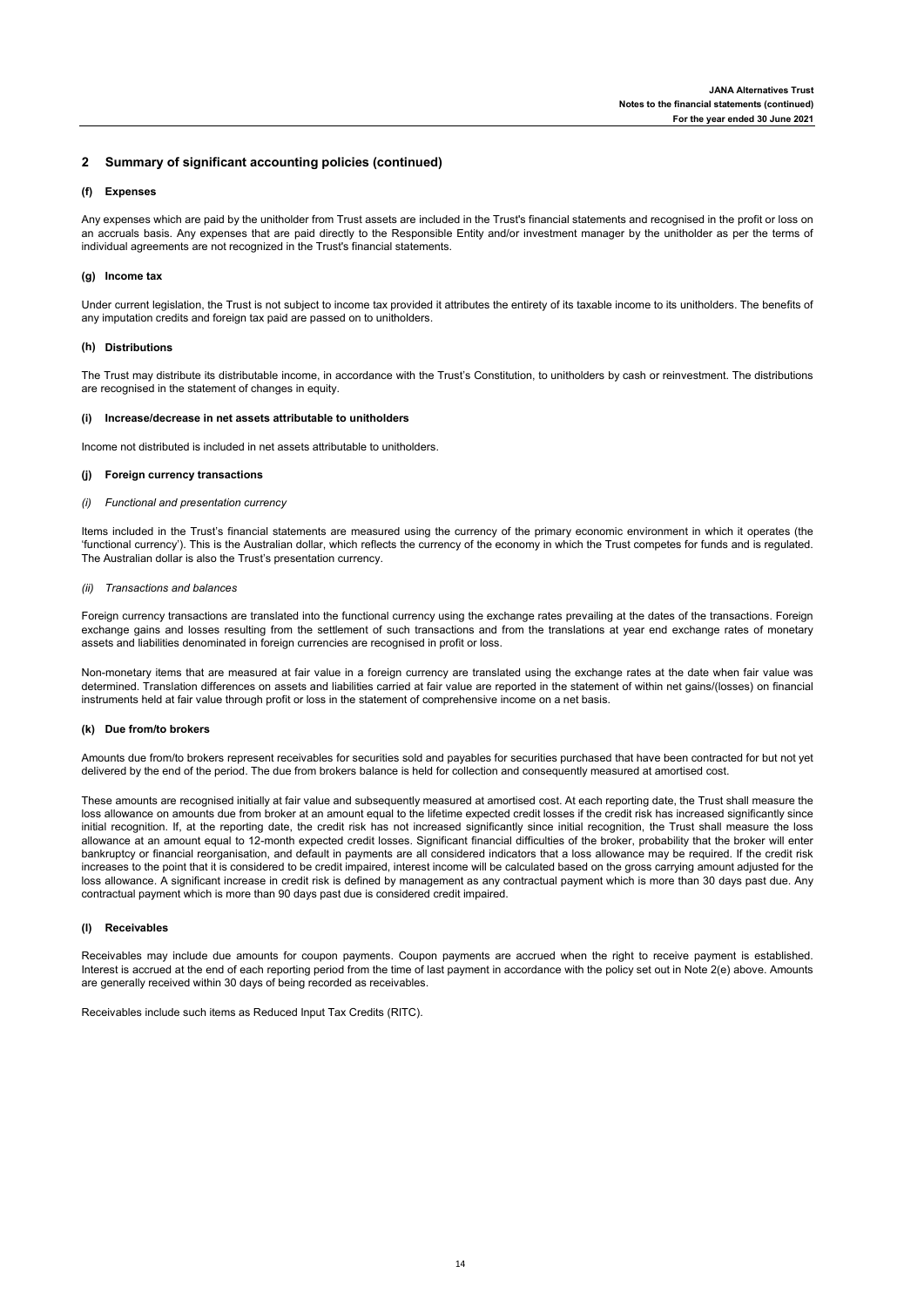#### **(l) Receivables (continued)**

These amounts are recognised initially at fair value and subsequently measured at amortised cost. At each reporting date, the Trust shall measure the loss allowance on receivables at an amount equal to the lifetime expected credit losses if the credit risk has increased significantly since initial recognition. If, at the reporting date, the credit risk has not increased significantly since initial recognition, the Trust shall measure the loss allowance at an amount equal to 12-month expected credit losses. Significant financial difficulties of the counterparty, probability that the counterparty will enter bankruptcy or financial reorganisation, and default in payments are all considered indicators that a loss allowance may be required. If the credit risk increases to the point that it is considered to be credit impaired, interest income will be calculated based on the gross carrying amount adjusted for the loss allowance. A significant increase in credit risk is defined by management as any contractual payment which is more than 30 days past due. Any contractual payment which is more than 90 days past due is considered credit impaired.

The amount of the impairment loss is recognised in profit or loss within other expenses. When a trade receivable for which an impairment allowance had been recognised becomes uncollectible in a subsequent period, it is written off against the allowance account. Subsequent recoveries of amounts previously written off are credited against other expenses in profit or loss.

#### **(m) Payables**

Payables include liabilities and accrued expenses owed by the Trust which are unpaid as at the end of the reporting period.

As the Trust has a contractual obligation to distribute its distributable income, a separate distribution payable is recognised in the statement of financial position as at the end of each reporting period where this amount remains unpaid as at the end of the reporting period.

#### **(n) Applications and redemptions**

Applications received for units in the Trust are recorded net of any entry fees payable prior to the issue of units in the Trust. Redemptions from the Trust are recorded gross of any exit fees payable after the cancellation of units redeemed.

#### **(o) Goods and Services Tax (GST)**

The GST incurred on the costs of various services provided to the Trust by third parties such as audit fees, custodial services and investment management fees have been passed onto the Trust. The Trust qualifies for Reduced Input Tax Credits (RITC) at a rate of 75% hence investment management fees, custodial fees and other expenses have been recognised in the statement of comprehensive income net of the amount of GST recoverable from the Australian Taxation Office (ATO). Accounts payable are inclusive of GST. The net amount of GST recoverable from the ATO is included in receivables in the statement of financial position. Cash flows relating to GST are included in the statement of cash flows on a gross basis.

#### **(p) Use of estimates**

The Trust makes estimates and assumptions that affect the reported amounts of assets and liabilities within the next financial year. Estimates are continually evaluated and based on historical experience and other factors, including expectations of future events that are believed to be reasonable under the circumstances.

For the majority of the Trust's financial instruments, quoted market prices are readily available. However, certain financial instruments, for example over-the-counter derivatives or unquoted securities, are fair valued using valuation techniques. Where valuation techniques (for example, pricing models) are used to determine fair values, they are validated and periodically reviewed by experienced personnel of the Responsible Entity, independent of the area that created them.

Models use observable data, to the extent practicable. However, areas such as credit risk (both own and counterparty), volatilities and correlations require management to make estimates. Changes in assumptions about these factors could affect the reported fair value of financial instruments.

For certain other financial instruments, including amounts due from/to brokers and payables, the carrying amounts approximate fair value due to the short-term nature of these financial instruments.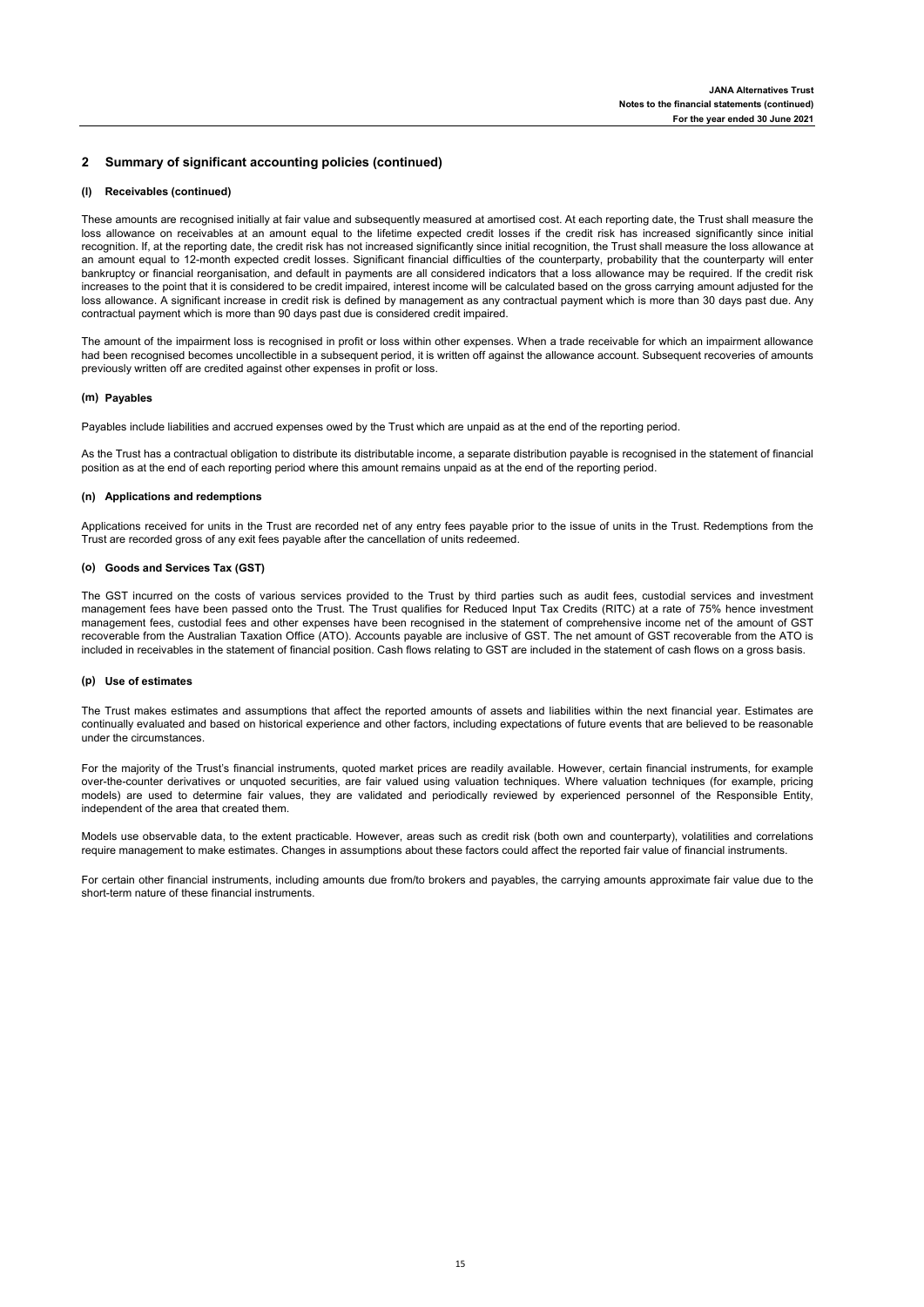#### **(q) Rounding of amounts**

The Trust is an entity of the kind referred to in *ASIC Corporations (Rounding in Financial/Directors' Reports) Instrument 2016/191* and in accordance with that instrument, amounts in the financial report and directors' report have been rounded off to the nearest thousand dollars, unless otherwise stated.

#### **3 Financial risk management**

#### **(a) Objectives , strategies, policies and processes**

The Trust's activities expose it to a variety of financial risks including market risk (which incorporates interest rate risk, price risk and foreign exchange risk), credit risk and liquidity risk.

The Trust's overall risk management program focuses on ensuring compliance with the Trust's Information Memorandum and seeks to maximise the returns derived for the level of risk to which the Trust is exposed. Financial risk management is carried out by an Investment Manager under policies approved by the Board of Directors of the Responsible Entity (the Board).

The Trust uses different methods to measure different types of risk to which it is exposed. These methods include sensitivity analysis in the case of interest rate risk and ratings analysis for credit risk.

As part of its risk management strategy, the Trust uses derivatives and other investments, including forward currency contracts, to manage exposures resulting from changes in exchange rates, and exposures arising from forecast transactions. These methods are explained below.

#### **(b) Market risk**

*(i) Interest rate risk*

Interest rate risk management is undertaken by maintaining as close to a fully invested position as possible, thus limiting the exposure of the Trust to interest rate risk.

*(ii) Price risk*

The Trust is exposed to price risk on equity securities listed or quoted on recognised securities exchanges. Price risk arises from investments held by the Trust for which prices in the future are uncertain. Where non-monetary financial instruments are denominated in currencies other than the Australian dollar, the price in the future will also fluctuate because of changes in foreign exchange rates which are considered a component of price risk.

The underlying investments of the Trust are infrequently repriced and generally not traded on recognised exchanges. Whilst this in itself helps mitigate price risk, the Investment Manager further manages this risk by diversifying the overall portfolio into markets and assets that are not closely correlated. Further, the Investment Manager will generally only invest into assets into which it has formed the view that upside value has either not been recognised or can be created, thereby providing cushion against adverse market movements.

The Investment Manager continues to monitor the impact of COVID-19 and take appropriate action to reduce the volatility and negative impacts on the Trust.

The table at Note 3(c) summarises the sensitivities of the Trust's assets and liabilities to price risk. The analysis is based on the assumption that the markets in which the Trust invests moves by +/- 10%.

#### *(iii) Foreign exchange risk*

The Trust operates internationally and holds both monetary and non-monetary assets dominated in currencies other than the Australian dollar. Foreign exchange risk arises as the value of monetary securities denominated in other currencies fluctuate due to changes in exchange rates. The foreign exchange risk relating to non-monetary assets and liabilities is a component of price risk and not foreign exchange risk. However, the Investment Manager monitors the exposure of all foreign currency denominated assets and liabilities.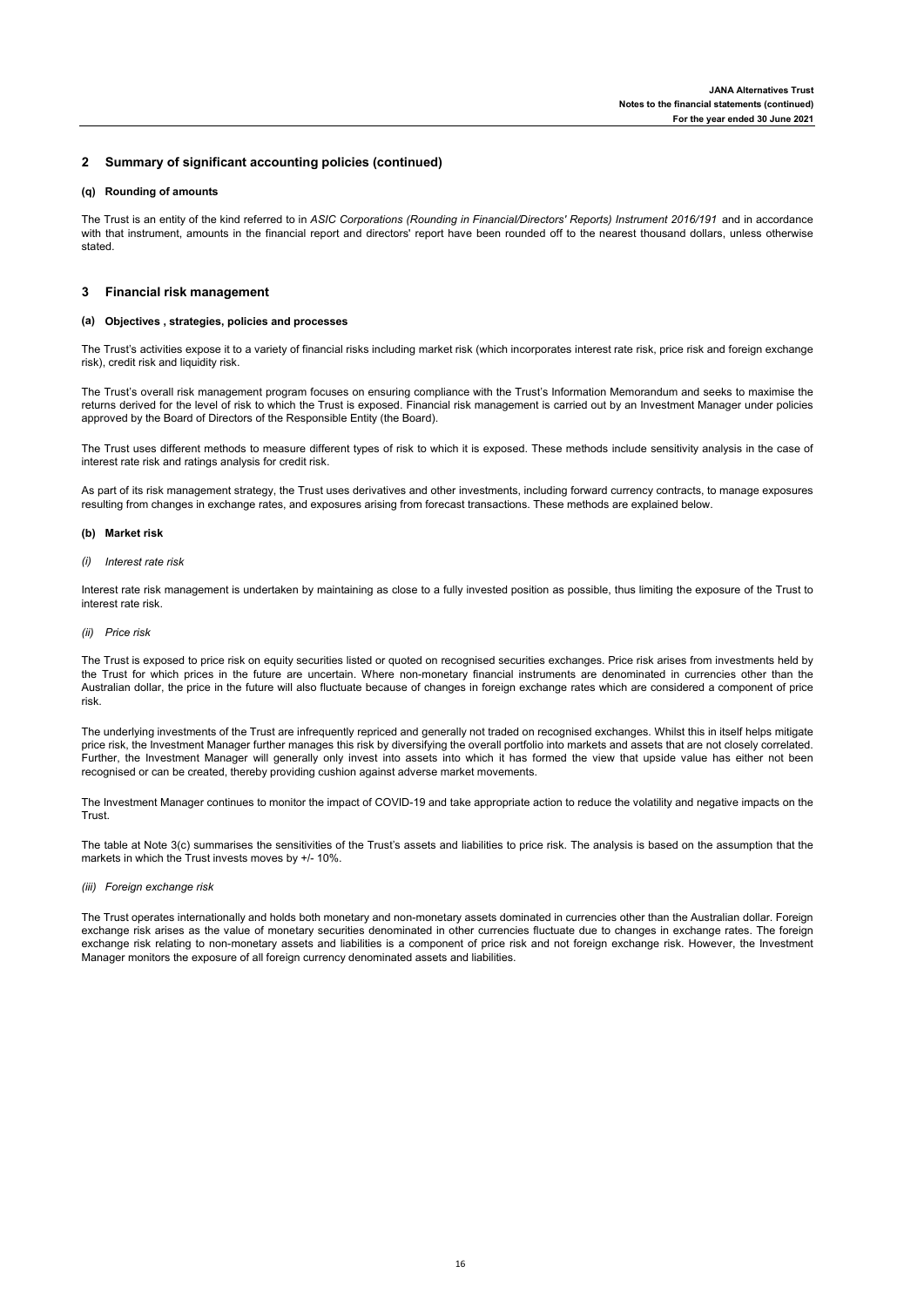#### **3 Financial risk management (continued)**

#### **(b) Market risk (continued)**

#### *(iii) Foreign exchange risk (continued)*

The table below summarises the fair value of the Trust's financial assets and liabilities, monetary and non-monetary, which are denominated in a currency other than the Australian dollar.

|                                                                     | As at<br>30 June 2021<br><b>USD</b><br>A\$'000 | As at<br>30 June 2020<br><b>USD</b><br>A\$'000 |
|---------------------------------------------------------------------|------------------------------------------------|------------------------------------------------|
| Cash and cash equivalents                                           | $\blacksquare$                                 | 6,382                                          |
| Financial assets at fair value through profit or loss               | 504                                            | (4, 815)                                       |
| Net exposure                                                        | 504                                            | 1,567                                          |
| Net increase/(decrease) in exposure from forward currency contracts | (1,829)                                        | 3,416                                          |
| Net exposure including forward currency contracts                   | (1, 325)                                       | 4,983                                          |

The table at Note 3(c) summarises the sensitivities of the Trust's monetary assets and liabilities to foreign exchange risk. The analysis is based on the assumption that the Australian dollar weakened and strengthened by 10% against the material foreign currencies to which the Trust is exposed.

#### **(c) Summarised sensitivity analysis**

The following table summarises the sensitivity of the Trust's operating profit and net assets attributable to unitholders to market risks. The reasonably possible movements in the risk variables have been determined based on management's best estimate, having regard to a number of factors, including historical levels of changes in foreign exchange rates, interest rates and the historical correlation of the Trust's investments with the relevant benchmark and market volatility. However, actual movements in the risk variables may be greater or less than anticipated due to a number of factors, including unusually large market movements resulting from changes in the performance of and/or correlation between the performances of the economies, markets and securities in which the Trust invests. As a result, historic variations in risk variables should not be used to predict future variances in the risk variables.

|                    |                                   | Impact on operating profit/net assets attributable to unitholders |
|--------------------|-----------------------------------|-------------------------------------------------------------------|
|                    | Price risk                        | Foreign exchange risk                                             |
|                    | Increase/(decrease)<br>+10%/(10%) | Increase/(decrease)<br>+10%/(10%)                                 |
|                    | \$'000                            | \$'000                                                            |
| As at 30 June 2021 | 23,446/(23,446)                   | 50/(50)                                                           |
| As at 30 June 2020 | 17,578/(17,578)                   | 157/(157)                                                         |

#### **(d) Credit risk**

Credit risk is the risk that one party to a financial instrument will cause a financial loss for the other party by failing to discharge an obligation.

The Trust holds no collateral as security or any other credit enhancement. The maximum exposure to credit risk at the end of each reporting period is the carrying amount of the financial assets. None of these assets are impaired nor past their due date.

#### *(i) Settlement of securities transactions*

All transactions in fixed income securities are settled/paid for upon delivery using approved brokers. The risk of default is considered low, as delivery of securities sold is only made once the broker has received payment. Payment is made once the securities purchased have been received by the broker. The trade will fail if either party fails to meet its obligations.

#### *(ii) Cash and cash equivalents*

The exposure to credit risk for cash and cash equivalents is low as all counterparties have a rating of AA (as determined by Standard and Poor's/Moody's) or higher.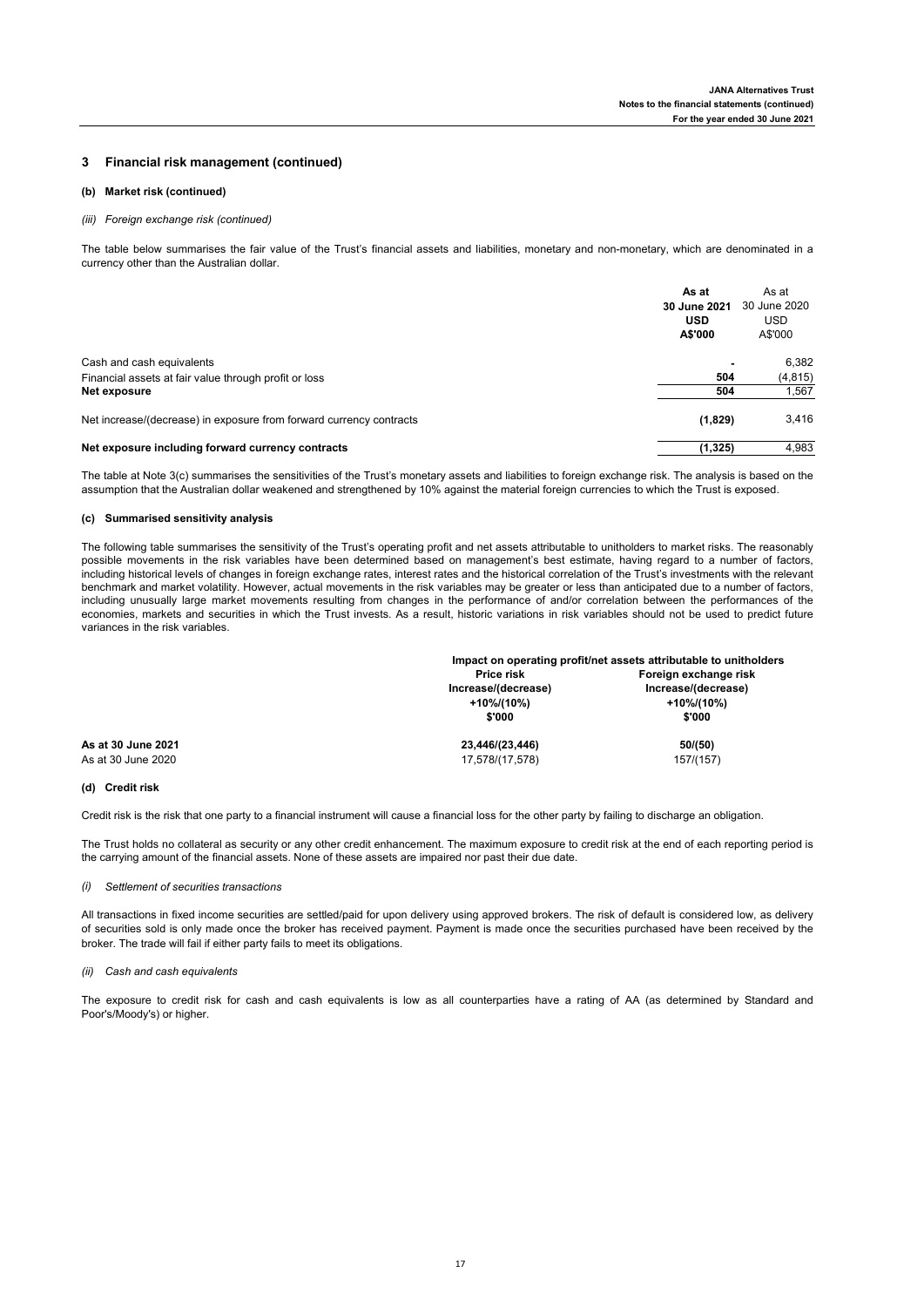#### **3 Financial risk management (continued)**

- **(d) Credit risk (continued)**
- *(iii) Other*

The Trust is not materially exposed to credit risk on other financial assets.

#### *(iv) Maximum exposure to credit risk*

The maximum exposure to credit risk before any credit enhancements at the end of each reporting period is the carrying amount of the financial assets. None of these assets are impaired nor past due but not impaired.

#### **(e) Liquidity risk**

Liquidity risk is the risk that the Trust may not be able to generate sufficient cash resources to settle its obligations in full as they fall due or can only do so on terms that are materially disadvantageous.

In accordance with the Trust's policy, the Responsible Entity monitors the Trust's liquidity position on a monthly basis. The Trust's policy is reviewed annually. In order to manage the Trust's overall liquidity, the responsible entity has the discretion to reject an application for units and to defer or adjust redemption of units if the exercise of such discretion is in the best interests of unitholders. The Trust did not reject or withhold any redemptions during 2021.

The Trust's Constitution provides for monthly application and redemption of units and it is therefore exposed to liquidity risk of meeting unitholder redemptions. Units are redeemed at the unitholder's option and must be made via a redemption request lodged with the Responsible Entity at least 50 days prior to the monthly redemption dealing day unless otherwise determined by the Responsible Entity. At 30 June 2021, net assets attributable to unitholders was \$233,722,000 (30 June 2020: \$178,108,576).

#### *(i) Maturities of non-derivative financial liabilities*

The table below analyses the Trust's non-derivative financial liabilities into relevant maturity groupings based on the remaining period at reporting date to the contractual maturity date. The amounts in the table are the contractual undiscounted cash flows.

| As at 30 June 2021                            | Less than<br>1 month<br>\$'000 | 1 to $6$<br>months<br>\$'000 | 6 to 12<br>months<br>\$'000 | Over 12<br>months<br>\$'000 | <b>Total</b><br>\$'000 |
|-----------------------------------------------|--------------------------------|------------------------------|-----------------------------|-----------------------------|------------------------|
| Distribution payable                          | 942                            |                              |                             |                             | 942                    |
| Payables                                      | 143                            | -                            | -                           | ٠                           | 143                    |
| Contractual cashflows (excluding derivatives) | 1,085                          | ٠                            | -                           | ۰                           | 1,085                  |
| As at 30 June 2020                            |                                |                              |                             |                             |                        |
| Distribution payable                          | 9,041                          |                              | -                           | ۰                           | 9,041                  |
| Payables                                      | 123                            | -                            | -                           | ٠                           | 123                    |
| <b>Total financial liabilities</b>            | 9,164                          | -                            | -                           | ٠                           | 9,164                  |

#### *(ii) Maturities of net settled derivative financial instruments*

The table below analyses the Trust's net settled derivative financial instruments based on their contractual maturity. The Trust may, at its discretion, settle financial instruments prior to their original contractual settlement date, in accordance with its investment strategy, where permitted by the terms and conditions of the relevant instruments.

| As at 30 June 2021                                       | Less than 1<br>month<br>\$'000 | 1 to $6$<br>months<br>\$'000 | 6 to 12<br>months<br>\$'000 | 1 to 2<br>years<br>\$'000 |                          | <b>Total</b><br>\$'000 |
|----------------------------------------------------------|--------------------------------|------------------------------|-----------------------------|---------------------------|--------------------------|------------------------|
| Forward currency contracts assets/(liabilities)<br>Total | ۰                              | (1,829)                      | $\blacksquare$              |                           | ۰                        | (1,829)                |
|                                                          |                                | (1,829)                      |                             |                           |                          | (1,829)                |
| As at 30 June 2020                                       |                                |                              |                             |                           |                          |                        |
| Forward currency contracts assets/(liabilities)          | $\overline{\phantom{a}}$       | 3.416                        | ۰                           |                           | $\overline{\phantom{a}}$ | 3,416                  |
| Total                                                    |                                | 3.416                        |                             |                           | $\overline{\phantom{a}}$ | 3,416                  |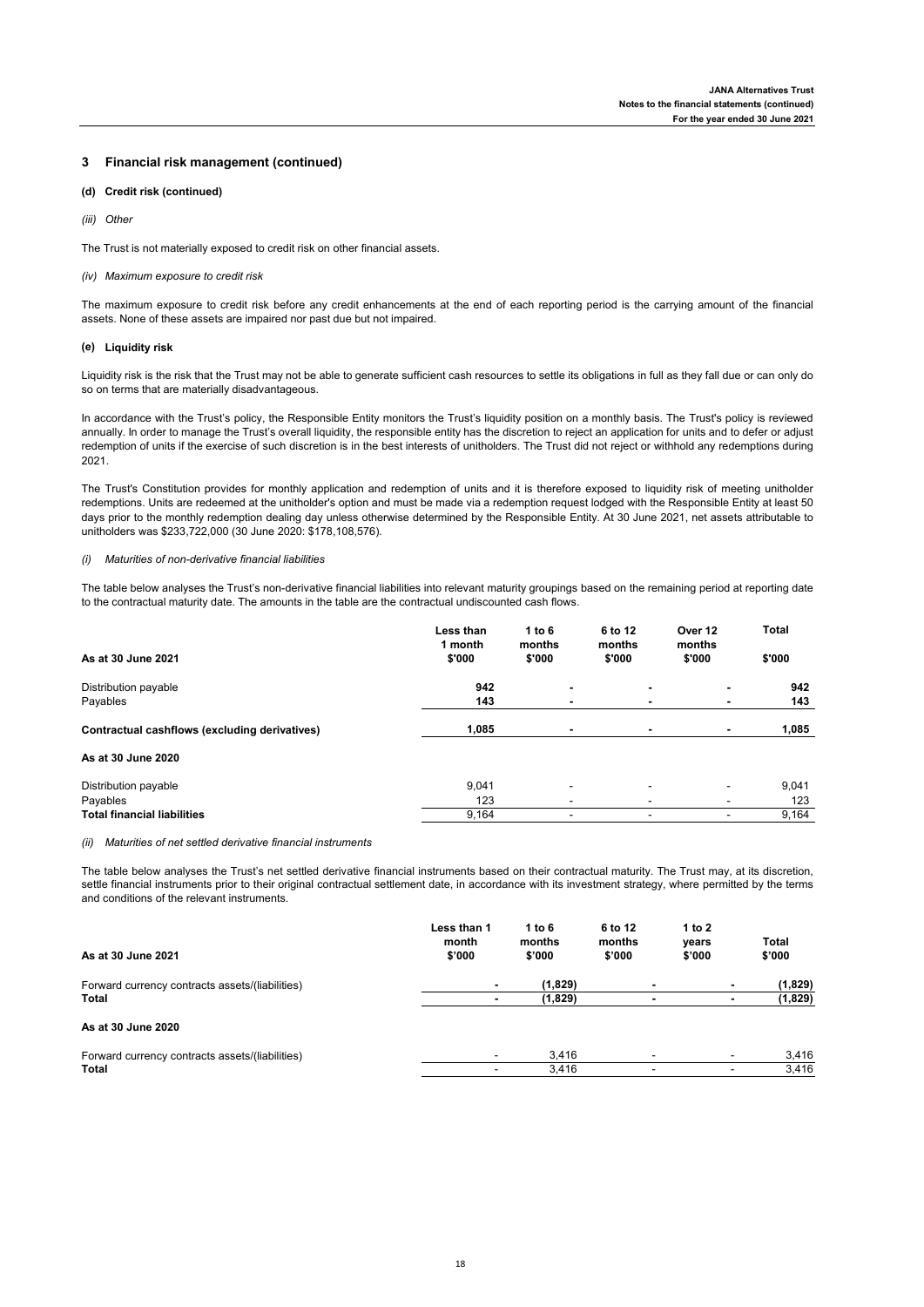### **4 Offsetting financial assets and financial liabilities**

Financial assets and liabilities are offset and the net amount reported in the statement of financial position when there is a legally enforceable right to offset the recognised amounts and there is an intention to settle on a net basis or realise the asset and settle the liability simultaneously. The gross and net positions of financial assets and liabilities that have been offset in the statement of financial position are disclosed in the first three columns of the tables below.

|                                               | Effects of offsetting on the statement of<br>financial position |                                                                                              |                                                                                                                  | <b>Related amounts not offset</b>                                          |                                                     |                             |
|-----------------------------------------------|-----------------------------------------------------------------|----------------------------------------------------------------------------------------------|------------------------------------------------------------------------------------------------------------------|----------------------------------------------------------------------------|-----------------------------------------------------|-----------------------------|
|                                               | Gross<br>amounts of<br>financial<br>instruments<br>\$'000       | <b>Gross</b><br>amounts set<br>off in the<br>statement of<br>financial<br>position<br>\$'000 | Net amount<br>of financial<br>instruments<br>presented in<br>the statement<br>of financial<br>position<br>\$'000 | <b>Amounts</b><br>subject to<br>master<br>netting<br>arrangement<br>\$'000 | <b>Collateral</b><br>received/<br>pledged<br>\$'000 | <b>Net amount</b><br>\$'000 |
| As at 30 June 2021<br><b>Financial assets</b> |                                                                 |                                                                                              |                                                                                                                  |                                                                            |                                                     |                             |
| Derivative financial instruments              |                                                                 |                                                                                              |                                                                                                                  |                                                                            |                                                     |                             |
| <b>Total</b>                                  | ٠                                                               | ٠                                                                                            |                                                                                                                  |                                                                            |                                                     |                             |
| <b>Financial liabilities</b>                  |                                                                 |                                                                                              |                                                                                                                  |                                                                            |                                                     |                             |
| Derivative financial instruments              | 1,829                                                           | $\overline{\phantom{0}}$                                                                     | 1,829                                                                                                            |                                                                            | ٠                                                   | 1,829                       |
| <b>Total</b>                                  | 1,829                                                           | ٠                                                                                            | 1,829                                                                                                            | $\blacksquare$                                                             | ٠                                                   | 1,829                       |
| As at 30 June 2020<br><b>Financial assets</b> |                                                                 |                                                                                              |                                                                                                                  |                                                                            |                                                     |                             |
| Derivative financial instruments              | 3,424                                                           |                                                                                              | 3,424                                                                                                            | (8)                                                                        |                                                     | 3,416                       |
| <b>Total</b>                                  | 3,424                                                           | $\blacksquare$                                                                               | 3,424                                                                                                            | (8)                                                                        | $\blacksquare$                                      | 3,416                       |
| <b>Financial liabilities</b>                  |                                                                 |                                                                                              |                                                                                                                  |                                                                            |                                                     |                             |
| Derivative financial instruments              | 8                                                               |                                                                                              | 8                                                                                                                | 8                                                                          |                                                     |                             |
| <b>Total</b>                                  | 8                                                               |                                                                                              | 8                                                                                                                | 8                                                                          |                                                     |                             |

#### **5 Fair value measurement**

The Trust measures and recognises financial assets and liabilities at fair value through profit or loss on a recurring basis.

The Trust has no assets or liabilities measured at fair value on a non-recurring basis in the current reporting period.

#### **Fair value hierarchy**

Classification of financial assets and financial liabilities

The Trust classifies fair value measurements using a fair value hierarchy that reflects the subjectivity of the inputs used in making the measurements. The fair value hierarchy has the following levels:

- Quoted prices (unadjusted) in active markets for identical assets or liabilities (Level 1);
- Inputs other than quoted prices included within level 1 that are observable for the asset or liability, either directly or indirectly (Level 2); and
- Inputs for the asset or liability that are not based on observable market data (unobservable inputs) (Level 3).

The Trust values its investments in accordance with the accounting policies set out in Note 2 to the financial statements. For the majority of its investments, the Trust relies on information provided by independent pricing services for the valuation of its investments.

#### **(a) Fair value in an inactive or unquoted market (Level 2 and Level 3)**

The fair value of financial assets and liabilities that are not traded in an active market is determined using valuation techniques. These include the use of recent arm's length market transactions, reference to the current fair value of a substantially similar other instrument, discounted cash flow techniques, option pricing models or any other valuation technique that provides a reliable estimate of prices obtained in actual market transactions.

Where discounted cash flow techniques are used, estimated future cash flows are based on best estimates and the discount rate used is a market rate at the end of the reporting period applicable for an instrument with similar terms and conditions.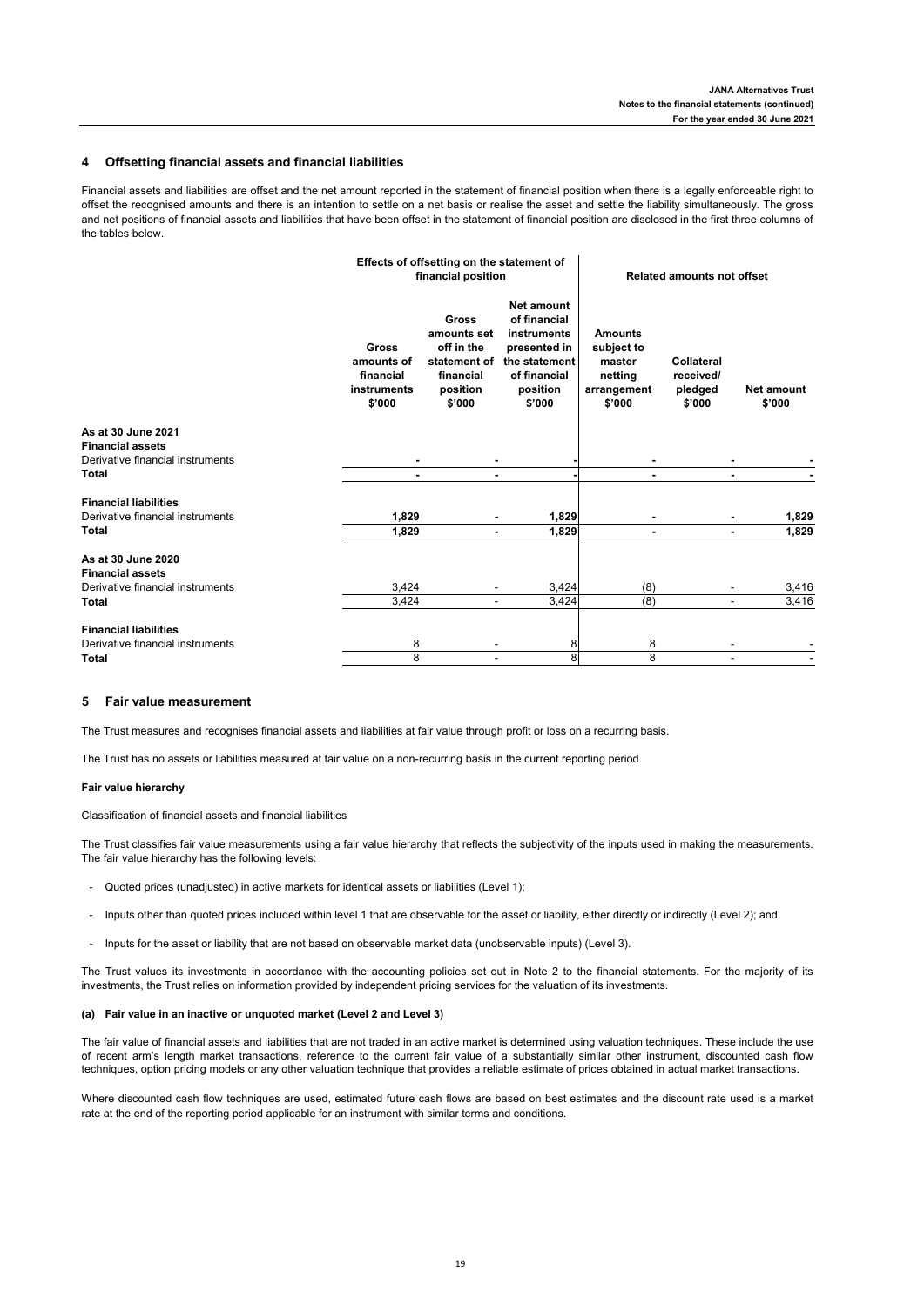### **5 Fair value measurement (continued)**

#### **(a) Fair value in an inactive or unquoted market (Level 2 and Level 3) (continued)**

For other pricing models, inputs are based on market data at the end of the reporting period. Fair values for unquoted investments are estimated, if possible, using applicable price/earnings ratios for similar listed companies adjusted to reflect the specific circumstances of the issuer.

The fair value of derivatives that are not exchange traded is estimated at the amount that the Trust would receive or pay to terminate the contract at the end of reporting period taking into account current market conditions (volatility and appropriate yield curve) and the current creditworthiness of the counterparties. The foreign currency contracts are valued at the forward rate.

Some of the inputs to these models may not be market observable and are therefore estimated based on assumptions.

The output of a model is always an estimate or approximation of a value that cannot be determined with certainty, and valuation techniques employed may not fully reflect all factors relevant to the positions the Trust holds. Valuations are therefore adjusted, where appropriate, to allow for additional factors including liquidity risk and counterparty risk.

The carrying value less impairment provision of other receivables and payables are assumed to approximate their fair values. The fair value of financial liabilities for disclosure purposes is estimated by discounting the future contractual cash flows at the current market interest rate that is available to the Trust for similar financial instruments.

The following table presents the Trust's financial assets and liabilities measured and recognised at fair value according to the fair value hierarchy at 30 June 2021:

|                                    | Level 1        | Level 2 | Level 3        | <b>Total</b> |
|------------------------------------|----------------|---------|----------------|--------------|
| As at 30 June 2021                 | \$'000         | \$'000  | \$'000         | \$'000       |
| <b>Financial assets</b>            |                |         |                |              |
| Unlisted unit trusts               |                | 236,284 | ٠              | 236,284      |
| Forward currency contracts         |                |         | ٠              |              |
| <b>Total financial assets</b>      | ٠              | 236,284 | ٠              | 236,284      |
| <b>Financial liabilities</b>       |                |         |                |              |
| Forward currency contracts         | $\blacksquare$ | 1,829   | $\blacksquare$ | 1,829        |
| <b>Total financial liabilities</b> |                | 1,829   | ٠              | 1,829        |
| As at 30 June 2020                 |                |         |                |              |
| <b>Financial assets</b>            |                |         |                |              |
| Unlisted unit trusts               |                | 172,361 |                | 172,361      |
| Forward currency contracts         |                | 3,424   | ۰.             | 3,424        |
| <b>Total financial assets</b>      | -              | 175,785 | ۰.             | 175,785      |
| <b>Financial liabilities</b>       |                |         |                |              |
| Forward currency contracts         |                | 8       |                | 8            |
| <b>Total financial liabilities</b> |                | 8       |                | 8            |

#### **6 Net gains/(losses) on financial instruments at fair value through profit or loss**

Net gains/(losses) recognised in relation to financial assets and liabilities at fair value through profit or loss:

|                                                                                          |            | For the period |
|------------------------------------------------------------------------------------------|------------|----------------|
|                                                                                          |            | 30 October     |
|                                                                                          |            | 2019           |
|                                                                                          | Year ended | to             |
|                                                                                          | 30 June    | 30 June        |
|                                                                                          | 2021       | 2020           |
|                                                                                          | \$'000     | \$'000         |
| <b>Financial assets</b>                                                                  |            |                |
| Net realised gain/(loss) on financial assets at fair value through profit or loss        | 7.995      | 2.757          |
| Net unrealised gain/(loss) on financial assets at fair value through profit or loss      | (6, 549)   | (9, 154)       |
| Net gains/(losses) on financial assets at fair value through profit or loss              | 1,446      | (6, 397)       |
| <b>Financial liabilities</b>                                                             |            |                |
| Net unrealised gain/(loss) on financial liabilities at fair value through profit or loss | (1,829)    | (8)            |
| Net gains/(losses) on financial liabilities at fair value through profit or loss         | (1,829)    | (8)            |
| Total net gains/(losses) on financial instruments at fair value through profit or loss   | (383)      | (6, 405)       |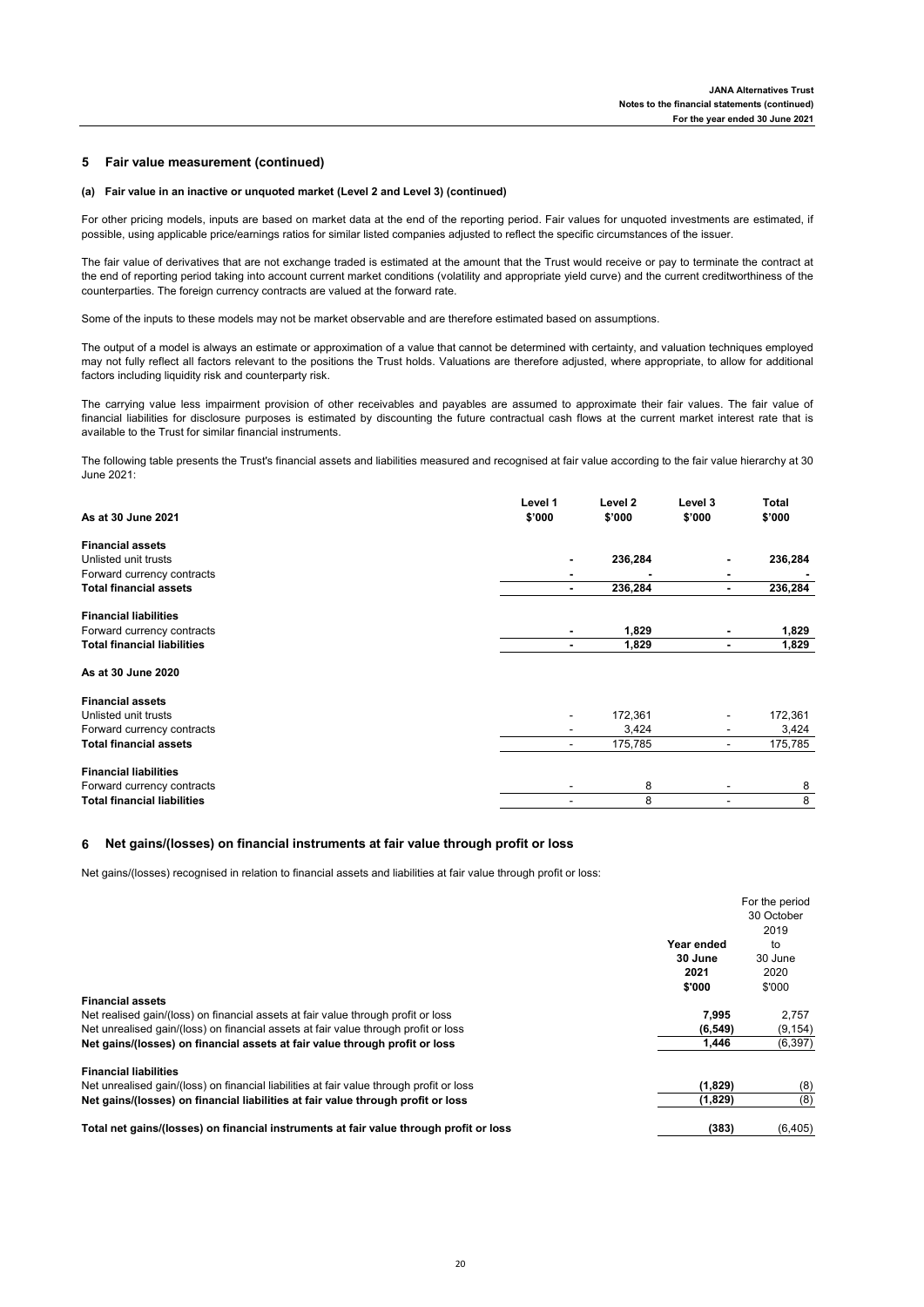## **7 Auditor's remuneration**

During the year the following fees were paid or payable for services provided by the auditor of the Trust:

|                                                             |            | For the period |
|-------------------------------------------------------------|------------|----------------|
|                                                             |            | 30 October     |
|                                                             |            | 2019           |
|                                                             | Year ended | to             |
|                                                             | 30 June    | 30 June        |
| PricewaterhouseCoopers Australia firm                       | 2021       | 2020           |
|                                                             | \$         | \$             |
| Audit and other assurance services                          |            |                |
| Audit and review of financial statements                    | 12.500     | 12,480         |
| Audit of compliance plan                                    | 7,500      | 9,000          |
| Total remuneration for audit and other assurance services   | 20,000     | 21,480         |
| <b>Taxation services</b>                                    |            |                |
| <b>Taxation services</b>                                    | 4.000      |                |
| Total remuneration for taxation services                    | 4,000      |                |
| Total remuneration of PricewaterhouseCoopers Australia firm | 24,000     | 21,480         |
|                                                             |            |                |

The fees for audit, other assurance services and non-audit services are paid by the Responsible Entity out of the administration fees that they earn.

## **8 Distribution to unitholders**

The distributions declared during the year were as follows:

|                            |            |            | For the period |            |
|----------------------------|------------|------------|----------------|------------|
|                            |            |            | 30 October     |            |
|                            |            |            | 2019           |            |
|                            | Year ended |            | to             |            |
|                            | 30 June    |            | 30 June        |            |
|                            | 2021       |            | 2020           |            |
|                            | \$'000     | <b>CPU</b> | \$'000         | <b>CPU</b> |
| <b>Distributions</b>       |            |            |                |            |
| June (payable)             | 942        | 0.38       | 9.041          | 4.82       |
| <b>Total distributions</b> | 942        | 0.38       | 9,041          | 4.82       |

## **9 Cash and cash equivalents**

|                                 | As at   | As at   |
|---------------------------------|---------|---------|
|                                 | 30 June | 30 June |
|                                 | 2021    | 2020    |
|                                 | \$'000  | \$'000  |
|                                 |         |         |
| Cash at bank                    | 209     | 11,369  |
| Total cash and cash equivalents | 209     | 11,369  |

## **10 Financial instruments at fair value through profit or loss**

|                                                                  | As at<br>30 June<br>2021<br>\$'000 | As at<br>30 June<br>2020<br>\$'000 |
|------------------------------------------------------------------|------------------------------------|------------------------------------|
| <b>Financial assets</b>                                          |                                    |                                    |
| Unlisted unit trusts                                             | 236.284                            | 172.361                            |
| Forward currency contracts                                       |                                    | 3,416                              |
| Total financial assets at fair value through profit or loss      | 236,284                            | 175,777                            |
| <b>Financial liabilities</b>                                     |                                    |                                    |
| Forward currency contracts                                       | (1,829)                            |                                    |
| Total financial liabilities at fair value through profit or loss | (1,829)                            |                                    |
| Total financial instruments at fair value through profit or loss | 234.455                            | 175,777                            |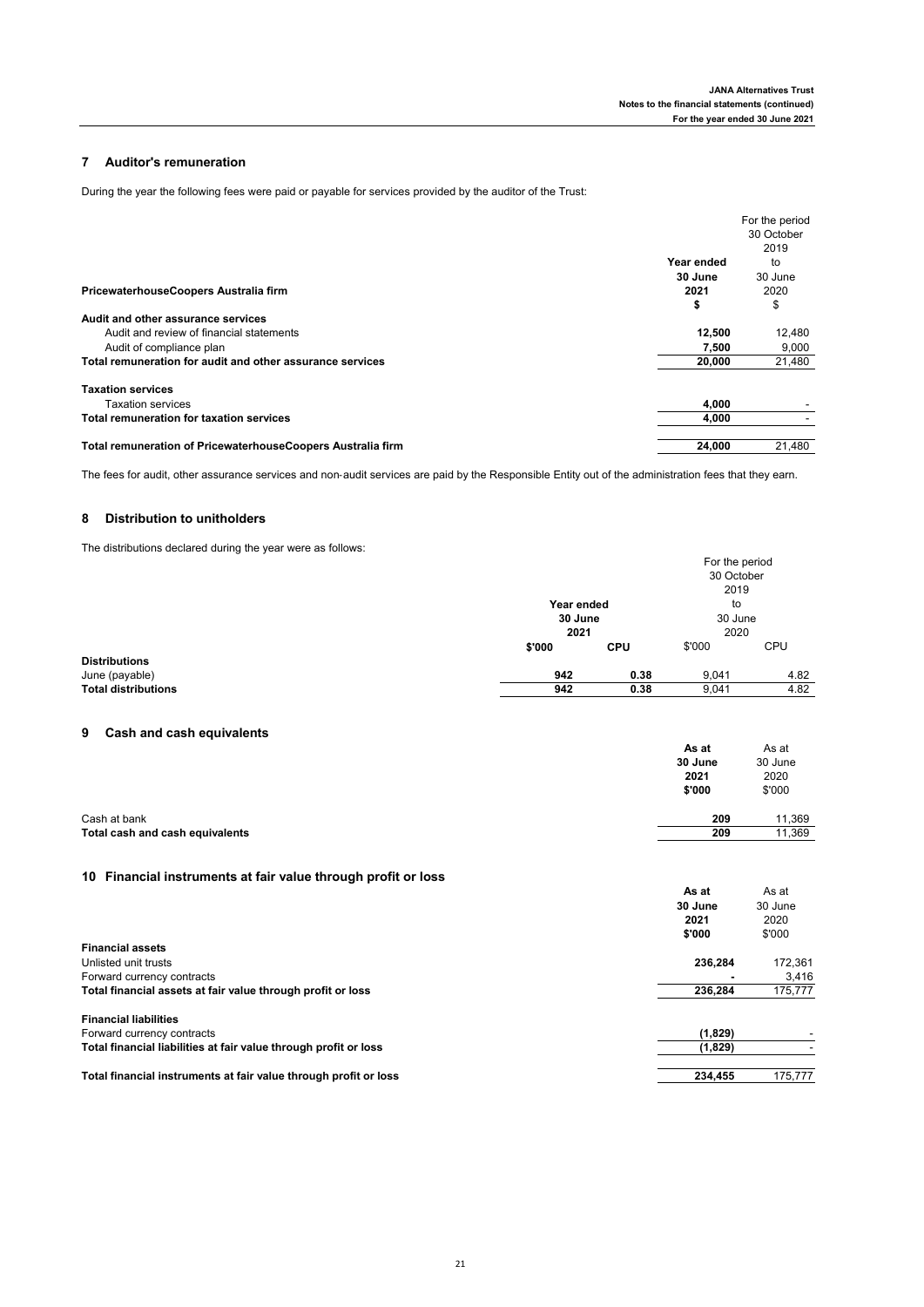**As at** As at

## **11 Receivables**

|                                                           | .<br>30 June<br>2021<br>\$'000 | .<br>30 June<br>2020<br>\$'000 |
|-----------------------------------------------------------|--------------------------------|--------------------------------|
| Management fee rebate receivable<br><b>GST</b> receivable | 113<br>30                      | 103<br>23                      |
| <b>Total receivables</b>                                  | 143                            | 126                            |
|                                                           |                                |                                |

## **12 Payables**

| IA I UJUNIVU                | As at<br>30 June<br>2021<br>\$'000 | As at<br>30 June<br>2020<br>\$'000 |
|-----------------------------|------------------------------------|------------------------------------|
| Management fees payable     | 118                                | 90                                 |
| Administration fees payable | 25                                 | 33                                 |
| <b>Total payables</b>       | 143                                | 123                                |

#### **13 Net assets attributable to unitholders**

Movements in the number of units and net assets attributable to unitholders during the year were as follows:

|                                        |              |                | For the period |                |
|----------------------------------------|--------------|----------------|----------------|----------------|
|                                        |              |                | 30 October     |                |
|                                        |              |                | 2019           |                |
|                                        | Year ended   |                | to             |                |
|                                        | 30 June      |                | 30 June        |                |
|                                        | 2021         |                | 2020           |                |
|                                        | <b>Units</b> | <b>Dollars</b> | Units          | <b>Dollars</b> |
| Net assets attributable to unitholders |              | \$'000         |                | \$'000         |
| Opening balance                        | 187,577,450  | 178,108        |                |                |
| Applications                           | 61,688,440   | 58,638         | 187,577,450    | 187,282        |
| Redemptions                            | (11,903,070) | (11, 275)      | ۰              |                |
| Reinvestments                          | 9,521,377    | 9,041          |                |                |
| Distributions paid and payable         |              | (942)          | ٠              | (9,041)        |
| Profit/(loss) for the year             |              | 152            |                | (133)          |
| <b>Closing balance</b>                 | 246,884,197  | 233,722        | 187,577,450    | 178,108        |

As stipulated within the Trust's Constitution, each unit represents a right to an individual share in the Trust and does not extend to a right in the underlying assets of the Trust. There are no separate classes of units and each unit has the same rights attaching to it as all other units of the Trust.

#### **Capital risk management**

The Trust manages its net assets attributable to unitholders as capital. The amount of net assets attributable to unitholders can change significantly on a monthly basis as the Trust is subject to monthly applications and redemptions at the discretion of unitholders and subject to the overriding discretion of the Responsible Entity to reject an application or redemption.

The Trust monitors the level of monthly applications and redemptions relative to the liquid assets in the Trust. The Trust's strategy is to hold a certain portion of the net assets attributable to unitholders in liquid investments. Liquid assets include cash and cash equivalents. Under the terms of the Trust's Constitution, the Responsible Entity has the discretion to reject an application for units and to defer or adjust a redemption of units, if the exercise of such discretion is in the best interests of unitholders.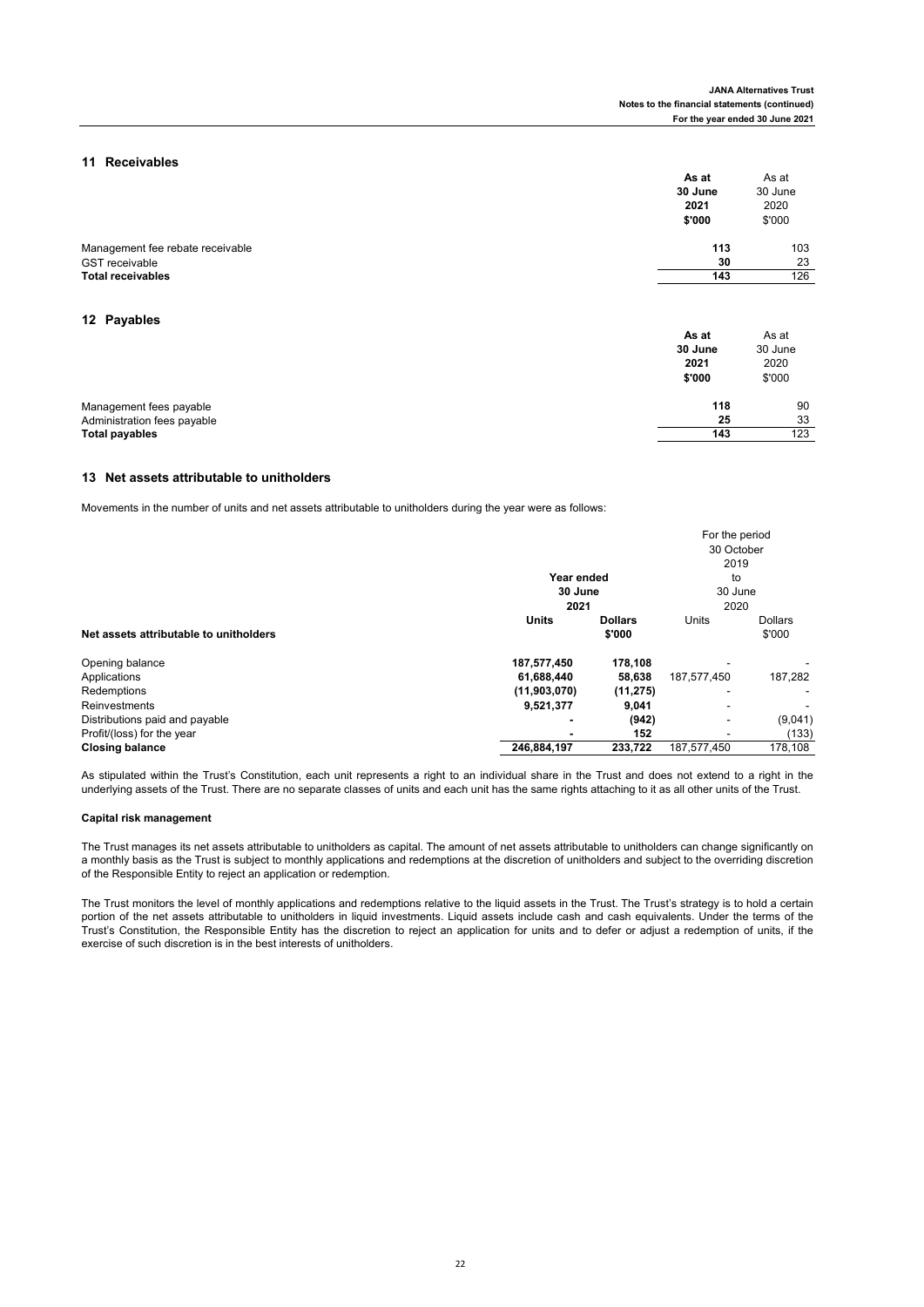### **14 Derivative financial instruments**

In the normal course of business the Trust enters into transactions in various derivative financial instruments which have certain risks. A derivative is a financial instrument or other contract which is settled at a future date and whose value changes in response to the change in a specified interest rate, financial instrument price, commodity price, foreign exchange rate, index of prices or rates, credit rating or credit index or other variable.

Derivative financial instruments require no initial net investment or an initial net investment that is smaller than would be required for other types of contracts that would be expected to have a similar response to changes in market factors.

Derivative transactions include many different instruments such as forwards, futures and options. Derivatives are considered to be part of the investment process and the use of derivatives is an essential part of the Trust's portfolio management. Derivatives are not managed in isolation. Consequently, the use of derivatives is multifaceted and includes:

- **-** hedging to protect an asset or liability of the Trust against a fluctuation in market values, foreign exchange risk or to reduce volatility;
- **-** a substitution for trading of physical securities; and
- adjusting asset exposures within the parameters set in the investment strategy, and adjusting the duration of fixed interest portfolios or the weighted average maturity of cash portfolios.

The Trust holds the following derivatives:

#### **Forward currency contracts**

Forward currency contracts are primarily used by the Trust to economically hedge against foreign currency exchange rate risks on its non-Australian dollar denominated trading securities. The Trust agrees to receive or deliver a fixed quantity of foreign currency for an agreed upon price on an agreed future date. Forward currency contracts are valued at the prevailing bid price at the end of each reporting period. The Trust recognises a gain or loss equal to the change in fair value at the end of each reporting period.

The Trust's derivative financial instruments at year end are detailed below:

|                            | Contractual/<br>notional | <b>Assets</b>  | <b>Liabilities</b> |
|----------------------------|--------------------------|----------------|--------------------|
| As at 30 June 2021         | \$'000                   | \$'000         | \$'000             |
| Forward currency contracts | 76.839                   | $\blacksquare$ | 1,829              |
| Total                      | 76,839                   | ۰              | 1,829              |
| As at 30 June 2020         |                          |                |                    |
| Forward currency contracts | 87.190                   | 3.424          | 8                  |

Information about the Trust's exposure to credit risk and interest rate risk and about the methods and assumptions used in determining fair values is provided in Note 3 to the financial statements. The maximum exposure to credit risk at the end of the reporting period is the carrying amount of each class of derivative financial instruments disclosed above.

**Total** 87,190 3,424 8

#### **15 Related party transactions**

The Responsible Entity and Investment Manager of JANA Alternatives Trust is Channel Investment Management Limited.

Channel Investment Management Limited has appointed JANA Investment Advisers Pty Ltd as the Adviser of the Trust and Mainstream Fund Services Pty Ltd to act as Administrator for the Trust. On 19 August 2020, Channel Investment Management Limited appointed Citibank N.A. (Citibank) as a supplementary custodian of the Trust (in addition to Perpetual Corporate Trust Ltd) and on 15 September 2020, various assets of the Trust were transferred from RBC Investor Services Trust to the new custodian, Citibank.

The following fees are charged by the Responsible Entity:

#### *(i) Management fee*

The Trust's Constitution permits the Responsible Entity to charge a management fee of up to 0.615% per annum (including GST less RITC) of the net asset value of the Trust. From this, the Responsible Entity pays JANA Investment Advisers Pty Ltd a fee for acting as the Adviser to the Trust.

The management fee is calculated and accrued monthly and is paid monthly in arrears.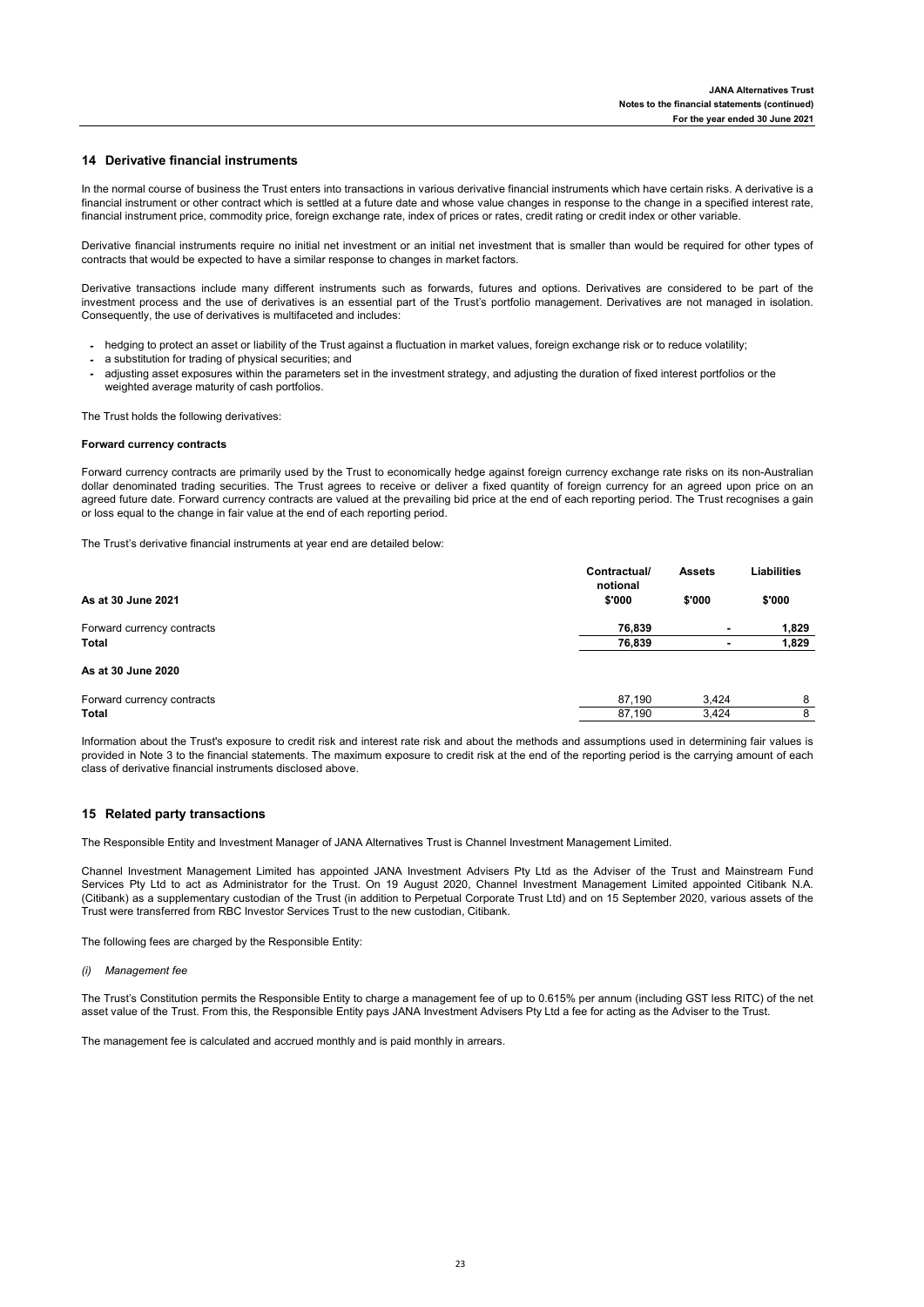#### **15 Related party transactions (continued)**

#### *(ii) Administration fee*

Administration fee is charged by the Responsible Entity for administering the Trust. The maximum administration fee is 0.0513% per annum (including GST less RITC) of the net asset value of the Trust and is calculated and accrued monthly and paid monthly in arrears.

The administration fees for Channel Investment Management Limited are payable by the Trust.

This fee covers the costs and expenses of providing administration services to the Trust. These costs and expenses include registry, administration, custodial and compliance, excluding extraordinary expenses.

#### *(iii) Performance fee*

The Trust does not intend to nor currently charges a performance fee. However, the Trust's Constitution does permit the Responsible Entity to charge a performance fee. Channel Investment Management Limited will give investors at least 50 Business Days' prior written notice of any intention to introduce a performance fee.

The Trust's Constitution provides for a performance fee to be charged of up to 38.875% (inclusive of GST net of any reduced input tax credit) of the amount by which the monthly change in the unit value exceeds the benchmark (being the monthly change in the performance of the Bloomberg AusBond Bank Bill Index plus 3% p.a.). The performance fee is calculated monthly and, if payable, payable six monthly in arrears.

The transactions during the period and amounts payable at year end between the Trust and the Responsible Entity were as follows:

|                                                                                        |            | For the period<br>30 October |
|----------------------------------------------------------------------------------------|------------|------------------------------|
|                                                                                        |            | 2019                         |
|                                                                                        | Year ended | to                           |
|                                                                                        | 30 June    | 30 June                      |
|                                                                                        | 2021       | 2020                         |
|                                                                                        |            | \$                           |
| Management fees for the year paid by the Trust to the Responsible Entity               | 859.719    | 291.847                      |
| Administration fees for the year paid by the Trust to the Responsible Entity           | 83.526     | 33.443                       |
| Aggregate amounts payable to the Responsible Entity at the end of the reporting period | 143.505    | 123.276                      |

#### **(a) Key management personnel**

*Responsible Entity and Investment Manager*

The key management personnel of Channel Investment Management Limited at any time during the financial year are as follows:

**Name**

Mr G Holding Ms K Youhanna Mr S Jordan

### **(b) Related party unit holdings**

Parties related to the Trust (including Channel Investment Management Limited, its related parties and other schemes managed by Channel Investment Management Limited and the Investment Manager) did not hold any units in the Trusts.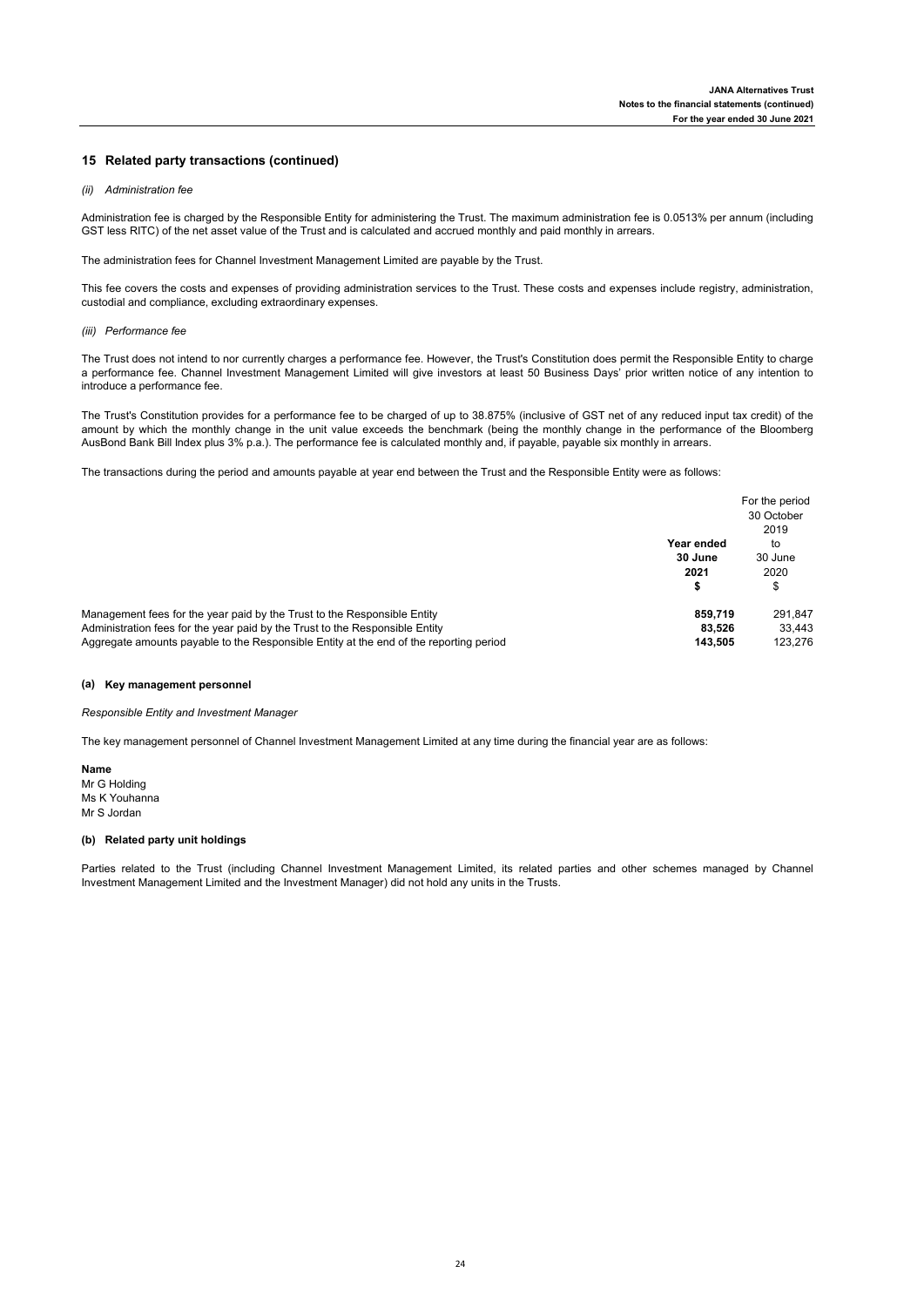## **15 Related party transactions (continued)**

#### **(c) Key management personnel compensation**

Key management personnel are paid by Channel Capital Pty Ltd, the parent entity of Channel Investment Management Limited. Payments made from the Trust to Channel Investment Management Limited do not include any amounts directly attributable to key management personnel remuneration.

#### **(d) Key management personnel loan disclosures**

The Trust has not made, guaranteed or secured, directly or indirectly, any loans to the key management personnel or their personally related entities at any time during the reporting period.

#### **(e) Other transactions within the Trust**

From time to time directors of Channel Investment Management Limited or their director related entities, may invest in or withdraw from the Trust. These investments or withdrawals are on the same terms and conditions as those entered into by other Trust investors and are trivial in nature.

Apart from those details disclosed in this note, no key management personnel of the Responsible Entity have entered into a material contract with the Trust during the year and there were no material contracts involving directors' interests existing at year end.

#### **16 Reconciliation of profit/(loss) to net cash inflow/(outflow) from operating activities**

|                                                                                            |            | For the period |
|--------------------------------------------------------------------------------------------|------------|----------------|
|                                                                                            |            | 30 October     |
|                                                                                            |            | 2019           |
|                                                                                            | Year ended | to             |
|                                                                                            | 30 June    | 30 June        |
|                                                                                            | 2021       | 2020           |
|                                                                                            | \$'000     | \$'000         |
| (a) Reconciliation of profit/(loss) to net cash inflow/(outflow) from operating activities |            |                |
| Profit/(loss) for the year                                                                 | 152        | (133)          |
| Proceeds from sale of financial instruments at fair value through profit or loss           | 52,391     | 63,677         |
| Purchase of financial instruments at fair value through profit or loss                     | (111, 452) | (245, 860)     |
| Net (gains)/losses on financial instruments at fair value through profit or loss           | 383        | 6,405          |
| Effects of foreign currency exchange rate changes on cash and cash equivalents             | (13)       |                |
| (Increase)/decrease in receivables                                                         | (17)       | (126)          |
| Increase/(decrease) in payables                                                            | 20         | 123            |
| Net cash inflow/(outflow) from operating activities                                        | (58, 536)  | (175, 913)     |
| (b) Non-cash financing activities                                                          |            |                |
| The following distribution payments to unitholders were satisfied by the issue of units    |            |                |
| under the distribution reinvestment plan                                                   | 9,041      |                |
| Total non-cash financing activities                                                        | 9,041      |                |
|                                                                                            |            |                |

As described in Note 2(i), income not distributed is included in net assets attributable to unitholders. The change in this amount for the year, as reported above, represents a non-cash financing cost as it is not settled in cash until such time as it becomes distributable.

#### **17 Events occurring after the reporting period**

No significant events have occurred since the end of the year which would impact on the financial position of the Trust as disclosed in the statement of financial position as at 30 June 2021 or on the results and cash flows of the Trust for the year ended on that date.

#### **18 Contingent assets and liabilities and commitments**

There are no outstanding contingent assets, liabilities or commitments as at 30 June 2021 and 30 June 2020.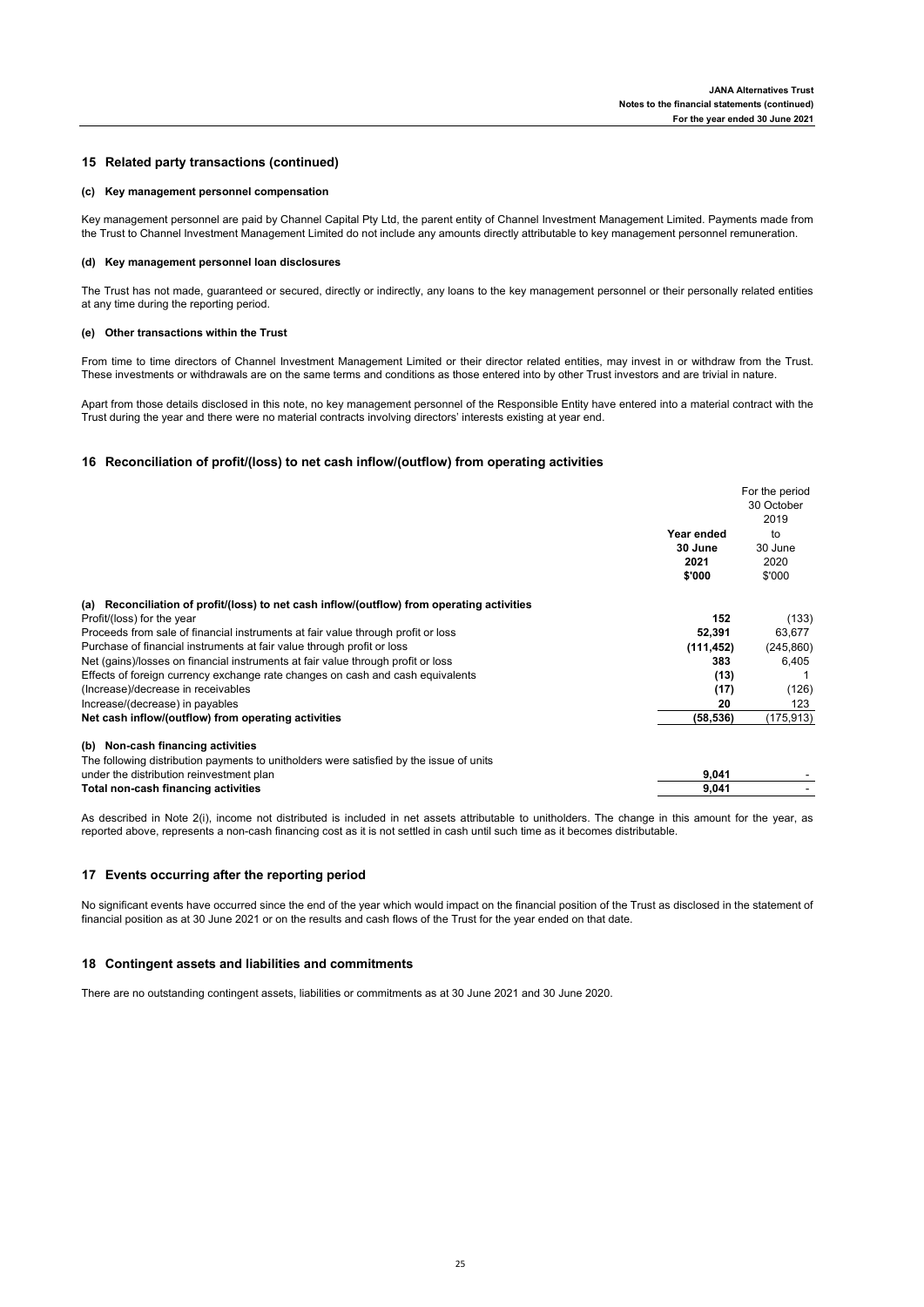## **Directors' declaration**

In the opinion of the Directors of the Responsible Entity:

- (a) the financial statements and notes set out on pages 6 to 25 are in accordance with the *Corporations Act 2001,* including:
	- (i) complying with Australian Accounting Standards, the *Corporations Regulations 2001* and other mandatory professional reporting requirements; and
	- (ii) giving a true and fair view of the Trust's financial position as at 30 June 2021 and of its performance for the year ended on that date.
- (b) there are reasonable grounds to believe that the Trust will be able to pay its debts as and when they become due and payable.

Note 2(a) confirms that the financial statements also comply with International Financial Reporting Standards as issued by the International Accounting Standards Board.

This declaration is made in accordance with a resolution of the Directors.

Settoldy

Mr G Holding Director Channel Investment Management Limited

Brisbane 29 October 2021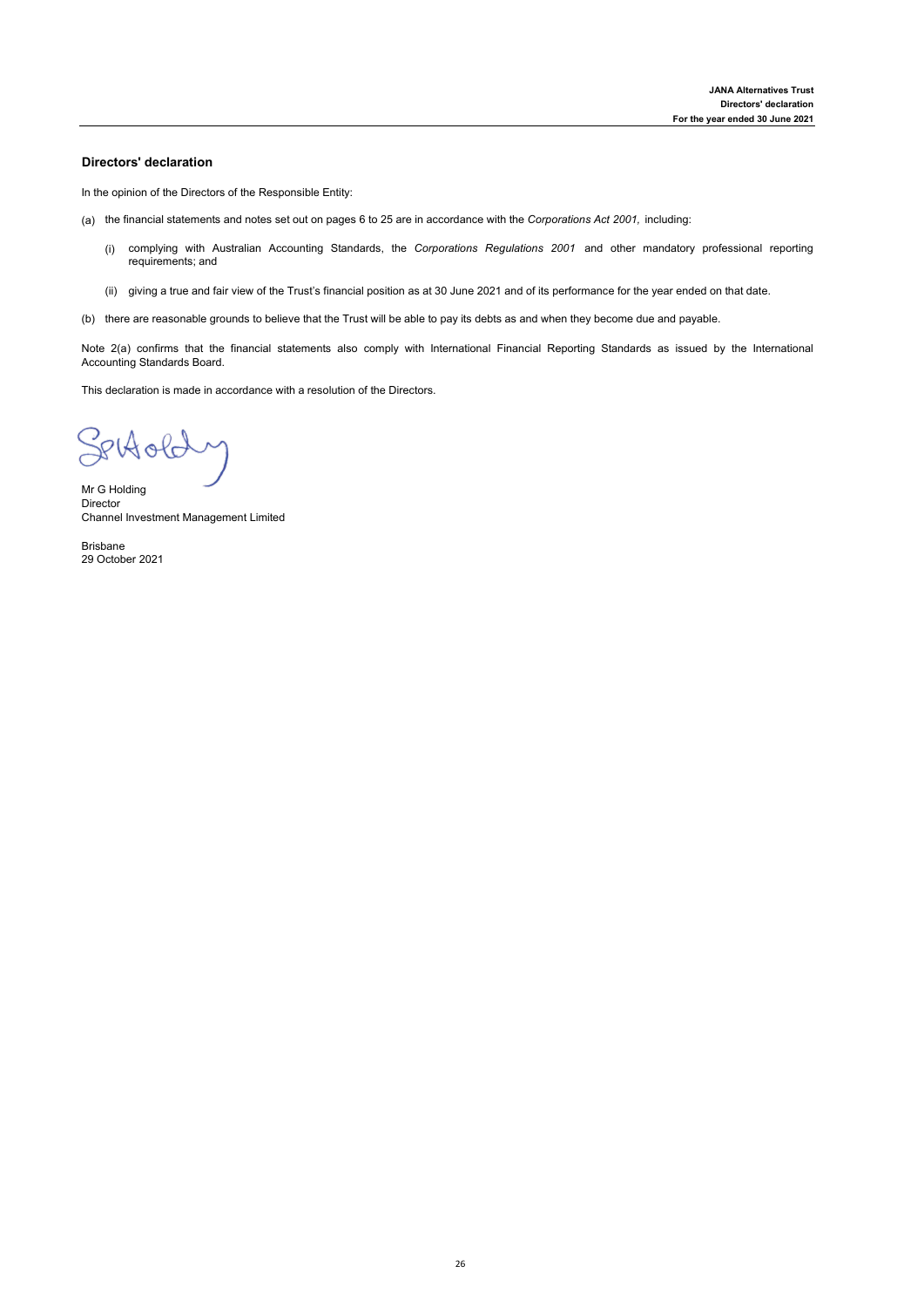

# *Independent auditor's report*

To the unitholders of JANA Alternatives Trust

## *Our opinion*

## In our opinion:

The accompanying financial report of JANA Alternatives Trust (the Registered Scheme) is in accordance with the *Corporations Act 2001*, including:

- (a) giving a true and fair view of the Registered Scheme's financial position as at 30 June 2021 and of its financial performance for the year then ended
- (b) complying with Australian Accounting Standards and the *Corporations Regulations 2001*.

## *What we have audited*

The financial report comprises:

- the statement of financial position as at 30 June 2021
- the statement of comprehensive income for the year then ended
- the statement of changes in equity for the year then ended
- the statement of cash flows for the year then ended
- the notes to the financial statements, which include significant accounting policies and other explanatory information
- the declaration of the Directors of the Responsible Entity.

# *Basis for opinion*

We conducted our audit in accordance with Australian Auditing Standards. Our responsibilities under those standards are further described in the *Auditor's responsibilities for the audit of the financial report* section of our report.

We believe that the audit evidence we have obtained is sufficient and appropriate to provide a basis for our opinion.

## *Independence*

We are independent of the Registered Scheme in accordance with the auditor independence requirements of the *Corporations Act 2001* and the ethical requirements of the Accounting Professional & Ethical Standards Board's APES 110 *Code of Ethics for Professional Accountants (including Independence Standards)* (the Code) that are relevant to our audit of the financial report in Australia. We have also fulfilled our other ethical responsibilities in accordance with the Code.

# *Other information*

The Directors of the Responsible Entity are responsible for the other information. The other information comprises the information included in the annual report for the year ended 30 June 2021, but does not include the financial report and our auditor's report thereon.

*PricewaterhouseCoopers, ABN 52 780 433 757 480 Queen Street, BRISBANE QLD 4000, GPO Box 150, BRISBANE QLD 4001 T: +61 7 3257 5000, F: +61 7 3257 5999, www.pwc.com.au*

Liability limited by a scheme approved under Professional Standards Legislation.